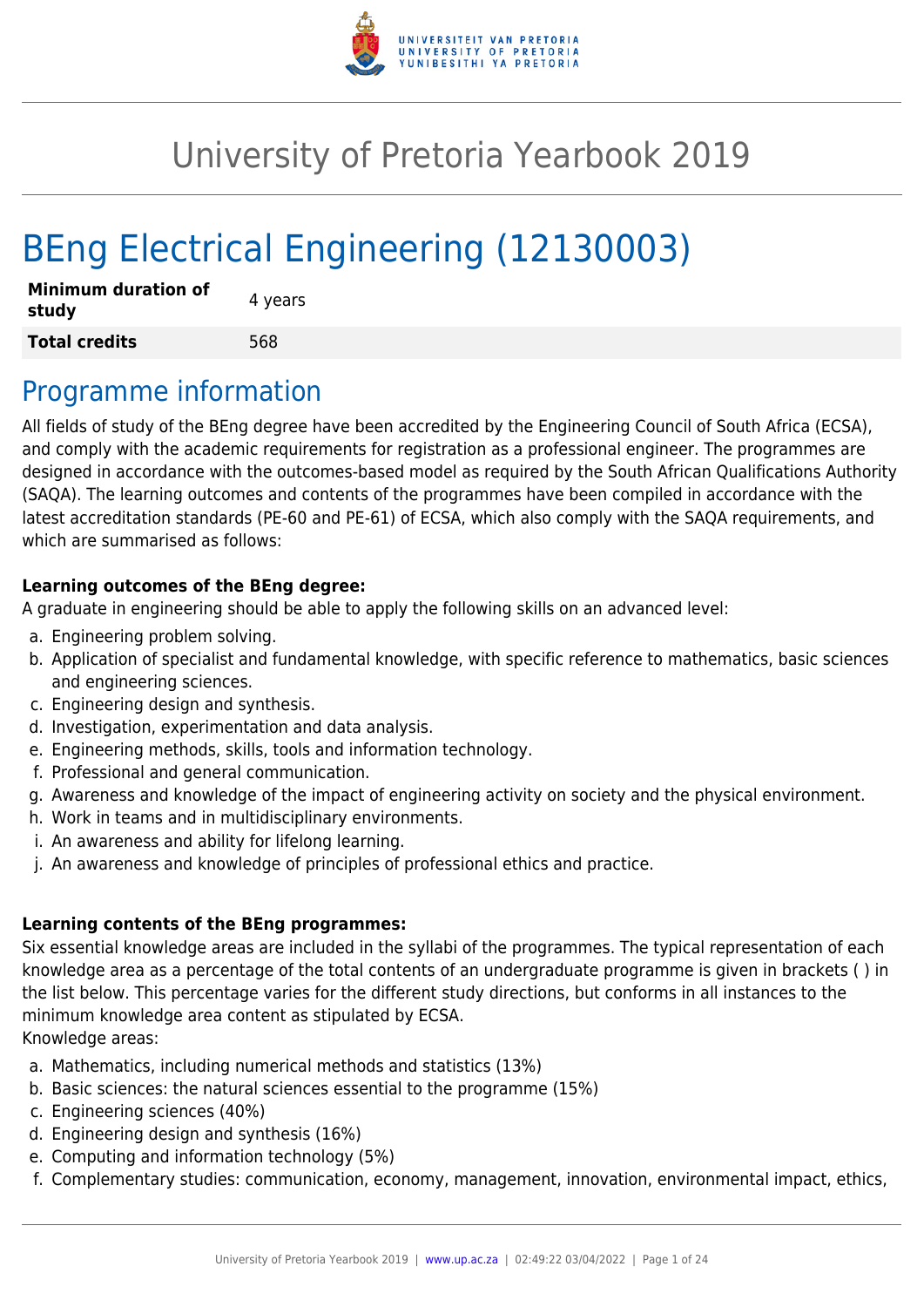

engineering practice (11%).

# Admission requirements

- The following persons will be considered for admission: a candidate who is in possession of a certificate that is deemed by the University to be equivalent to the required Grade 12 certificate with university endorsement; a candidate who is a graduate from another tertiary institution or has been granted the status of a graduate of such an institution; and a candidate who is a graduate of another faculty at the University of Pretoria.
- Life Orientation is excluded when calculating the APS.
- Grade 11 results are used in the conditional admission of prospective students.
- A valid qualification with admission to degree studies is required.
- Minimum subject and achievement requirements, as set out below, are required.
- Conditional admission to the four-year programmes in the School of Engineering is only guaranteed if a prospective student complies with ALL the requirements below. ?
- Note: Candidates who do not comply with the minimum requirements, set out above, but who have obtained a minimum APS of 30, an achievement level of 5 for English, 6 for Mathematics and 5 for Physical Science, will be considered for conditional admission to either the four-year programme or the ENGAGE programme based on the results of the NBT.
- Admission to ENGAGE in the School of Engineering will be determined by the results of the NBT. NSC results, an achievement level of 5 in Mathematics and 4 in Physical Science, as well as an achievement level of 4 in English, together with an APS of 25.
- Students may apply directly to be considered for the ENGAGE programme.
- Tuition will be presented in English only.

| <b>English Home</b><br>Language or                    | <b>Minimum requirements</b><br><b>Achievement level</b> |                    |          |                         |             |            |
|-------------------------------------------------------|---------------------------------------------------------|--------------------|----------|-------------------------|-------------|------------|
| <b>English First</b><br><b>Additional</b><br>Language |                                                         | <b>Mathematics</b> |          | <b>Physical Science</b> |             | <b>APS</b> |
| NSC/IEB                                               | AS Level                                                | NSC/IEB            | AS Level | NSC/IEB                 | AS<br>Level |            |
| 5                                                     |                                                         | 6                  | B        | 6                       | B           | 35         |

\* Cambridge A level candidates who obtained at least a D in the required subjects, will be considered for admission. International Baccalaureate (IB) HL candidates who obtained at least a 4 in the required subjects, will be considered for admission.

| <b>Achievement level</b><br><b>English Home</b><br>Language or |          | <b>ENGAGE Programme minimum requirements</b> |          |                         |             |            |
|----------------------------------------------------------------|----------|----------------------------------------------|----------|-------------------------|-------------|------------|
| <b>English First</b><br><b>Additional</b><br>Language          |          | <b>Mathematics</b>                           |          | <b>Physical Science</b> |             | <b>APS</b> |
| NSC/IEB                                                        | AS Level | NSC/IEB                                      | AS Level | NSC/IEB                 | AS<br>Level |            |
| 4                                                              |          | 5                                            |          | 4                       | D           | 25         |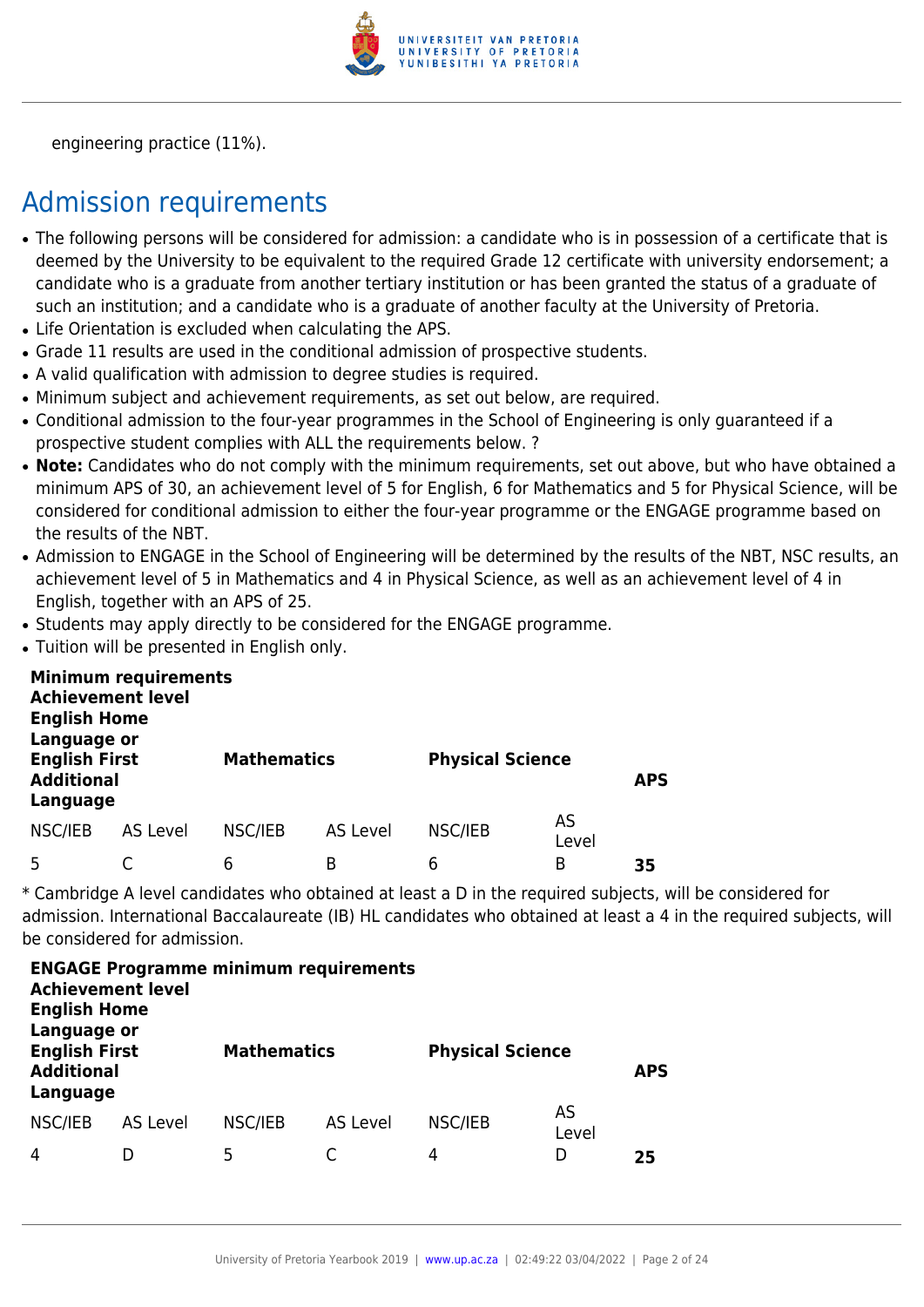

# Other programme-specific information

With a few exceptions, most modules offered at the School of Engineering are semester modules having credit values of either 8 or 16.

A student may be permitted by the Dean, on recommendation of the relevant head of department, to register for an equivalent module in an alternate semester, although the module is normally offered to the student's group in another semester, and providing that no timetable clashes occur.

#### **Please note:**

- 1. All students are required to successfully complete JCP 2013, Community-based project 203 as part of the requirements for the BEng degree. A student may register for the module during any of the years of study of the programme, but preferably not during the first or the final year of study.
- 2. Students registered for Chemical Engineering who have passed CBI 311, receive credit for CBI 410.
- 3. Mechanical Engineering: For the Aeronautical Option, the themes of both the Design and the Project must be aeronautical-related.
- 4. Offering of electives depends on the availability of resources and industry support.

# Promotion to next study year

#### **Promotion to the second semester of the first year and to the second year of study (Eng. 14)**

- a. A new first-year student who has failed in all the prescribed modules of the programme at the end of the first semester, is excluded from studies in the School of Engineering. A student who is registered for the Engineering Augmented Degree Programme and has passed only 8 credits will also be excluded.
- b. A student who complies with all the requirements of the first year of study, is promoted to the second year of study.
- c. A student who has not passed at least 70% of the credits of the first year of study after the November examinations, must reapply for admission should he/she intend to proceed with his/her studies. Application on the prescribed form must be submitted to the Student Administration of the School of Engineering not later than 11 January. Late applications will be accepted only in exceptional circumstances after approval by the Dean. Should first-year students be readmitted, conditions of readmission will be determined by the Admissions Committee.
- d. Students who have not passed all the prescribed modules at first year level (level 100), as well as students who are readmitted in terms of Faculty Regulations must register for the outstanding first-year level (level-100) modules.
- e. A student who is repeating his or her first year, may, on recommendation of the relevant heads of department and with the approval of the Dean, be permitted to enroll for modules of the second-year of study in addition to the first-year modules which he or she failed, providing that he or she complies with the prerequisites for the second-year modules and no timetable clashes occur. Students on the ENGAGE programme may, following the same procedure, be permitted to enrol for level-200 modules in addition to the level-100 modules which he/she failed providing that he/she complies with the prerequisites for the modules at 200-level and no timetable clashes occur. On recommendation of the relevant head of department and with special permission from the Dean, permission may be granted to exceed the prescribed number of credits. The total number of credits which may be approved may not exceed the normal number of credits per semester by more than 16 credits.
- f. Students in Computer, Electrical and Electronic Engineering, who fail a first-year module for the second time, forfeit the privilege of registering for any modules of an advanced year of study.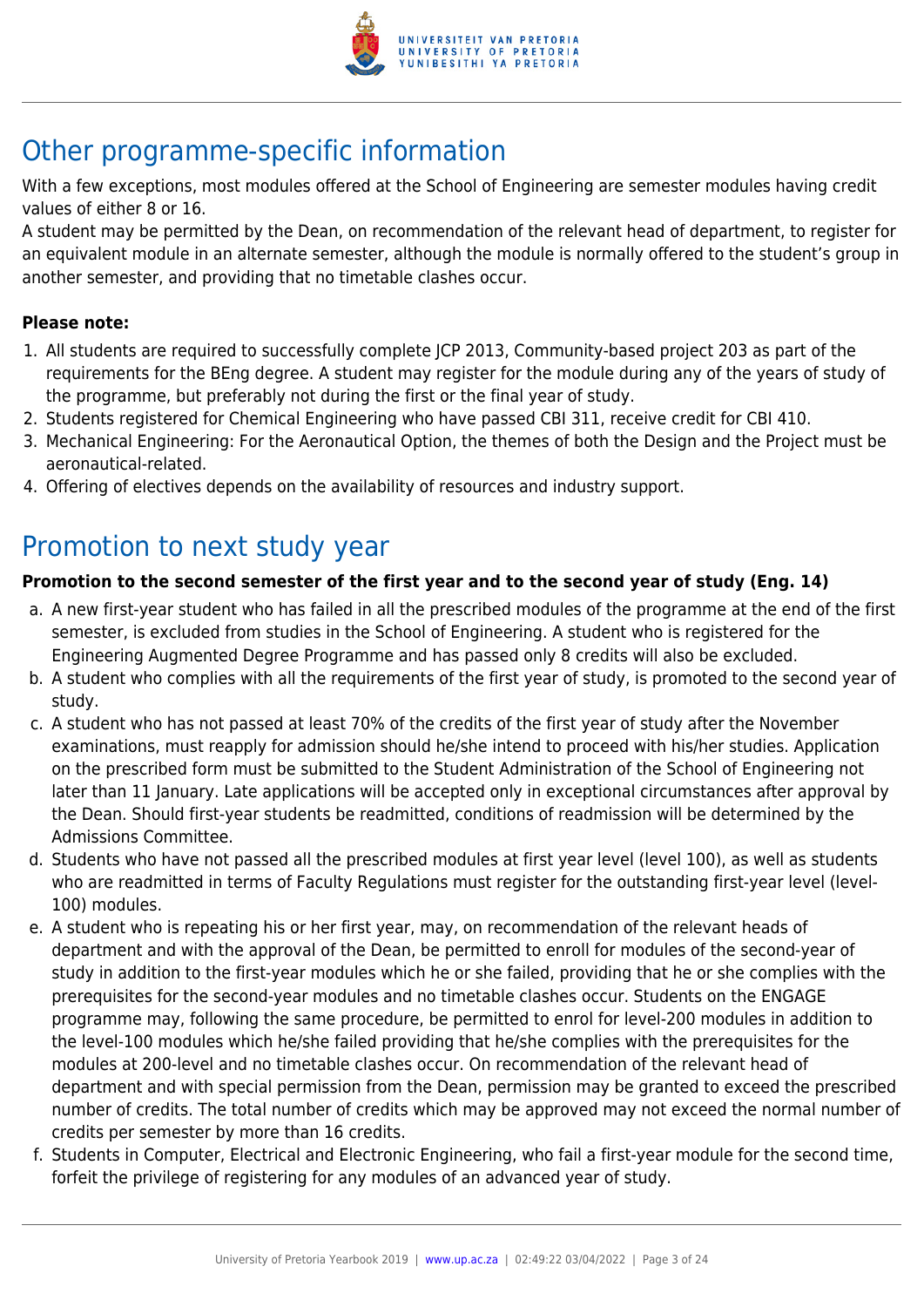

#### **Please note:**

- i. From the second year of study each student should be in possession of an approved calculator. It is assumed that each student will have easy access to a personal computer.
- ii. Students who intend transferring to Mining Engineering, must familiarise themselves with the stipulations set out in the syllabi of PWP 121 Workshop practice 121.

**Promotion to the third year of study of the Four-year Programme, as well as to the third and the fourth years of study of the ENGAGE Programme. In case of the fourth year of study of the ENGAGE Programme, the words "first", "second" and "third" must be substituted with the words "second", "third" and "fourth" respectively. (Eng. 15)**

- a. A student who complies with all the requirements of the second year of study, is promoted to the third year of study.
- b. A student must pass all the prescribed modules at first year level (level 100) before he or she is admitted to any module at third year level (level 300).
- c. A student who is repeating his or her second year must register for all the second-year modules still outstanding. Such a student may, on recommendation of the relevant head of department and with the approval of the Dean, be permitted to enroll for modules of the third year of study in addition to the secondyear modules which he or she failed, providing that he or she complies with the prerequisites for the thirdyear modules and no timetable clashes occur. On recommendation of the relevant head of department, and with special permission from the Dean, permission may be granted to exceed the prescribed number of credits. The total number of credits which may be approved may not exceed the normal number of credits per semester by more than 16 credits.
- d. Students in Computer, Electrical and Electronic Engineering who fail a second-year module for the second time forfeit the privilege of registering for any modules of the third year of study.
- e. Students who intend transferring to Mining Engineering must familiarise themselves with the stipulations set out in the syllabi of PWP 120 Workshop practice 120, as well as PPY 317 Practical training 317.

#### **Promotion to the fourth year of study of the Four-year Programme, as well as to the fifth year of study of the ENGAGE Programme. In case of the fifth year of study of the ENGAGE Programme, the words "second", "third" and "fourth" must be substituted with the words "third", "fourth" and "fifth" respectively. (Eng. 16)**

- a. A student who complies with all the requirements of the third year of study is promoted to the fourth year of study. A student who does not comply with all the requirements but who is able to register for all outstanding modules in order to complete the degree programme, may at registration be promoted to the fourth year of study.
- b. A student must pass all the prescribed modules of the second year of study, before he or she is admitted to any module of the fourth year of study.
- c. A student who has not passed all the prescribed modules of the third year of study, must register for the outstanding modules. A student may be admitted by the Dean, on the recommendation of the relevant head of department, to modules of the fourth year of study, in addition to the outstanding third-year modules, provided that he or she complies with the prerequisites of the fourth-year modules and no timetable clashes occur. The total number of credits per semester for which a student registers may not exceed the normal number of credits per semester by more than 16 credits. In exceptional cases, the Dean may, on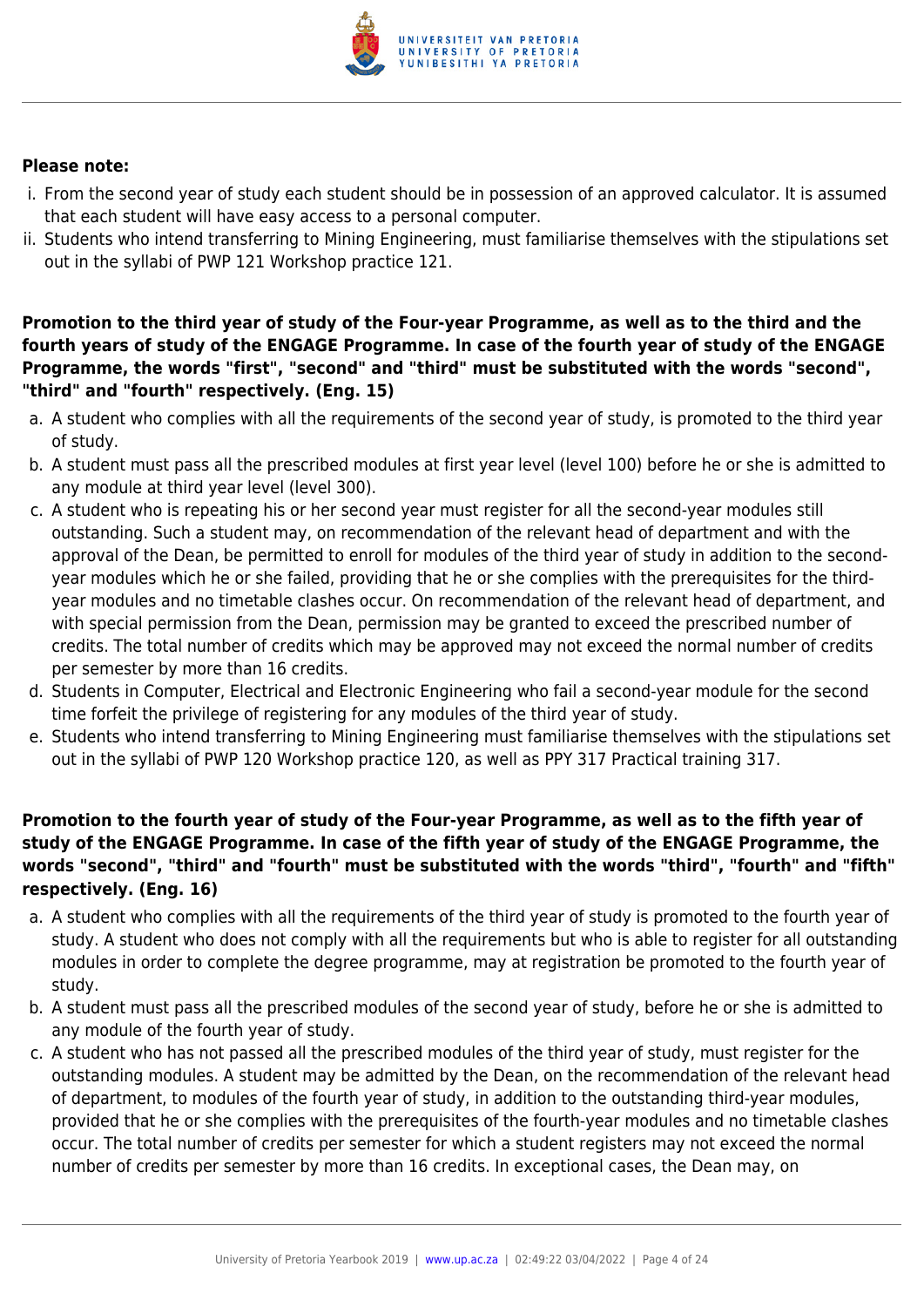

recommendation of the relevant head of department, permit a student to exceed the above limit.

d. Students in Computer, Electrical and Electronic Engineering who fail a third-year module for the second time, forfeit the privilege of registering for any modules of the fourth year of study.

# Pass with distinction

- a. A student graduates with distinction if:
- i. no module of the third or fourth year of study of the four year programme or of the fourth or fifth year of the ENGAGE programme was repeated and a weighted average of at least 75% was obtained in one year in all the modules of the final year of study; and
- ii. the degree programme was completed within the prescribed four years for the four year programme and within the prescribed five years of the ENGAGE programme.
- b. Exceptional cases to the above will be considered by the Dean.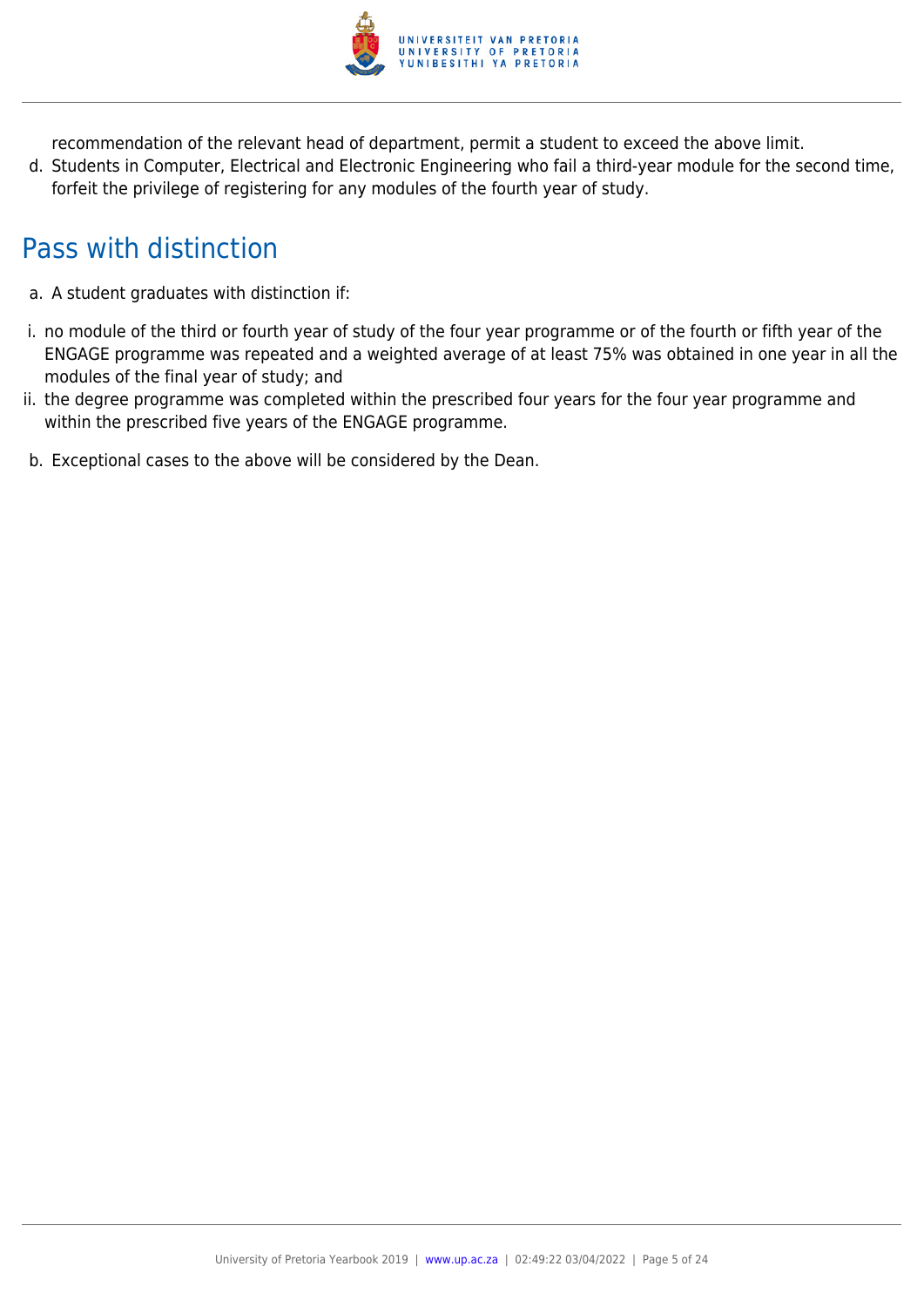

## Curriculum: Year 1

**Minimum credits: 144**

### **Fundamental modules**

#### **Academic orientation 112 (UPO 112)**

| <b>Module credits</b>         | 0.00                           |
|-------------------------------|--------------------------------|
| Language of tuition           | Module is presented in English |
| <b>Department</b>             | <b>EBIT Deans Office</b>       |
| <b>Period of presentation</b> | Year                           |

### **Core modules**

#### **General chemistry 171 (CHM 171)**

| <b>Module credits</b>         | 16.00                                                                                                  |
|-------------------------------|--------------------------------------------------------------------------------------------------------|
| <b>Service modules</b>        | Faculty of Engineering, Built Environment and Information Technology                                   |
| <b>Prerequisites</b>          | No prerequisites.                                                                                      |
| <b>Contact time</b>           | 1 practical per week, 1 discussion class per week, 1 web-based period per week,<br>4 lectures per week |
| <b>Language of tuition</b>    | Module is presented in English                                                                         |
| <b>Department</b>             | Chemistry                                                                                              |
| <b>Period of presentation</b> | Semester 1                                                                                             |

#### **Module content**

General introduction to inorganic, analytical and physical chemistry. Nomenclature of inorganic ions and compounds, stoichiometric calculations concerning chemical reactions, redox reactions, solubilities and solutions, atomic structure, periodicity. Molecular structure and chemical bonding using the VSEPR model. Principles of reactivity, electrochemistry, energy and chemical reactions, entropy and free energy. Appropriate tutorial classes and practicals.

#### **Electricity and electronics 122 (EBN 122)**

| <b>Module credits</b>         | 16.00                                                          |
|-------------------------------|----------------------------------------------------------------|
| <b>Prerequisites</b>          | No prerequisites.                                              |
| <b>Contact time</b>           | 3 lectures per week, 1 practical per week, 1 tutorial per week |
| <b>Language of tuition</b>    | Module is presented in English                                 |
| <b>Department</b>             | Electrical, Electronic and Computer Engineering                |
| <b>Period of presentation</b> | Semester 2                                                     |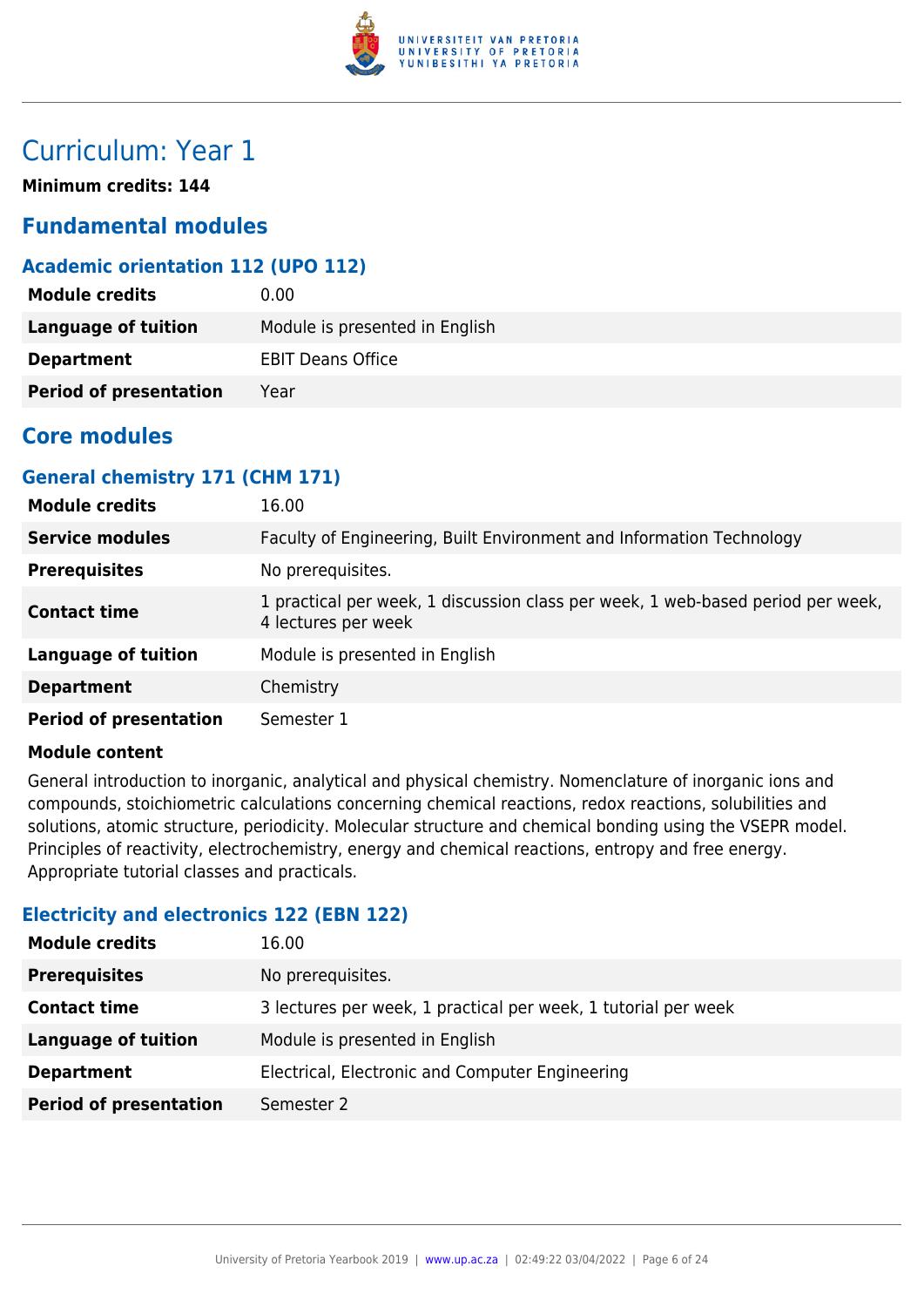

Electrical quantities, units, definitions, conventions. Electrical symbols, ideal and practical current and voltage sources, controlled sources. Ohm's law in resistive circuits, Kirchoff's current and voltage laws, resistors in series and parallel circuits, voltage and current division, mesh current and node voltage methods. Circuit theorems: linearity, superposition, Thevenin and Norton equivalent circuits, sources transformation, power calculation, maximum power transfer. Energy storage elements: current, voltage, power and energy in inductors and capacitors, inductors and capacitors in series and parallel. Ideal operational amplifiers and applications: inverting and noninverting amplifiers, summing amplifiers, current sources, integrators.

#### **Physics 176 (FSK 176)**

| <b>Module credits</b>         | 16.00                                                                  |
|-------------------------------|------------------------------------------------------------------------|
| <b>Service modules</b>        | Faculty of Engineering, Built Environment and Information Technology   |
| <b>Prerequisites</b>          | No prerequisites.                                                      |
| <b>Contact time</b>           | 4 lectures per week, 1 discussion class per week, 1 practical per week |
| <b>Language of tuition</b>    | Module is presented in English                                         |
| <b>Department</b>             | Physics                                                                |
| <b>Period of presentation</b> | Semester 2                                                             |

#### **Module content**

Introductory mathematics: Symbols, exponents, logarithms, angles in degrees, radial measure, goniometry, differentiation, and integration. Motion along a straight line: position and displacement, acceleration. Vectors: adding vectors, components, multiplying vectors. Motion in two and three dimensions: projectile motion, circular motion. Force and motion: Newton's Law, force, friction. Kinetic energy and work: work, power. Potential energy: Centre of mass, linear momentum. Collisions: impulse and linear momentum, elastic collisions, inelastic collisions. Rotation: kinetic energy of rotation, torque. Oscillations and waves: Simple harmonic motion, types of waves, wavelength and frequency, interference of waves, standing waves, the Doppler effect. Temperature, heat and the first law of thermodynamics.

#### **Humanities and social sciences 110 (HAS 110)**

| <b>Module credits</b>         | 8.00                                                                 |
|-------------------------------|----------------------------------------------------------------------|
| <b>Service modules</b>        | Faculty of Engineering, Built Environment and Information Technology |
| <b>Prerequisites</b>          | No prerequisites.                                                    |
| <b>Contact time</b>           | 2 lectures per week                                                  |
| <b>Language of tuition</b>    | Module is presented in English                                       |
| <b>Department</b>             | Anthropology and Archaeology                                         |
| <b>Period of presentation</b> | Semester 1                                                           |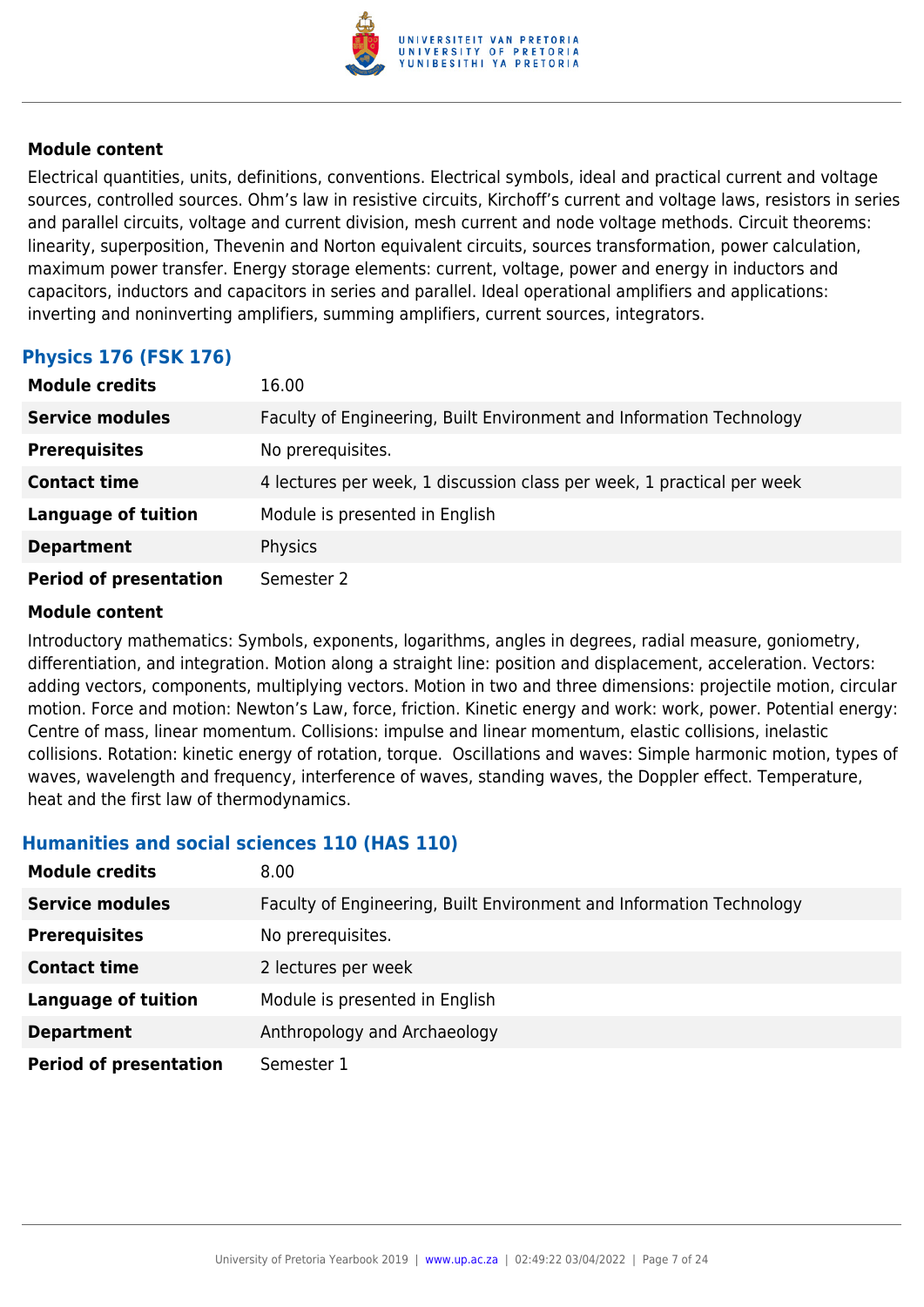

Social sciences: Perspectives on contemporary society

An introduction to long-standing questions about the nature of human societies and contemporary challenges. Topics to be discussed include globalisation and increasing connectedness; rising unemployment, inequality and poverty; rapid urbanisation and the modern city form; transformations in the nature of work; environmental degradation and tensions between sustainability and growth; shifts in global power relations; the future of the nation-state and supra-national governance structures; and possibilities for extending human rights and democracy. Critical questions are posed about modern selfhood, sociality, culture and identity against the background of new communications technologies, ever more multicultural societies, enduring gender, class and race inequities, and the emergence of new and the resurgence of older forms of social and political identity. These issues are approached from the vantage of our location in southern Africa and the continent, drawing on social science perspectives.

#### **Humanities and social sciences 120 (HAS 120)**

| <b>Module credits</b>         | 8.00                                                                 |
|-------------------------------|----------------------------------------------------------------------|
| <b>Service modules</b>        | Faculty of Engineering, Built Environment and Information Technology |
| <b>Prerequisites</b>          | No prerequisites.                                                    |
| <b>Contact time</b>           | 2 lectures per week                                                  |
| <b>Language of tuition</b>    | Module is presented in English                                       |
| <b>Department</b>             | Afrikaans                                                            |
| <b>Period of presentation</b> | Semester 2                                                           |

#### **Module content**

Humanities: Text, culture and communication

Successful communication of ideas, values and traditions depends on understanding both the literal and implied meanings of texts. In this module students are introduced to a variety of texts, including original literary and visual texts, with a view to developing an understanding of how textual meanings have been constructed and negotiated over time. Students are encouraged to understand themselves as products of – and participants in – these traditions, ideas and values. Appropriate examples will be drawn from, among others, the Enlightenment, Modernism, Existentialism, Postmodernism and Post-colonialism.

#### **Graphical communication 110 (MGC 110)**

| <b>Module credits</b>         | 16.00                                     |
|-------------------------------|-------------------------------------------|
| <b>Service modules</b>        | <b>Faculty of Education</b>               |
| <b>Prerequisites</b>          | No prerequisites.                         |
| <b>Contact time</b>           | 3 lectures per week, 3 tutorials per week |
| <b>Language of tuition</b>    | Module is presented in English            |
| <b>Department</b>             | Mechanical and Aeronautical Engineering   |
| <b>Period of presentation</b> | Semester 1                                |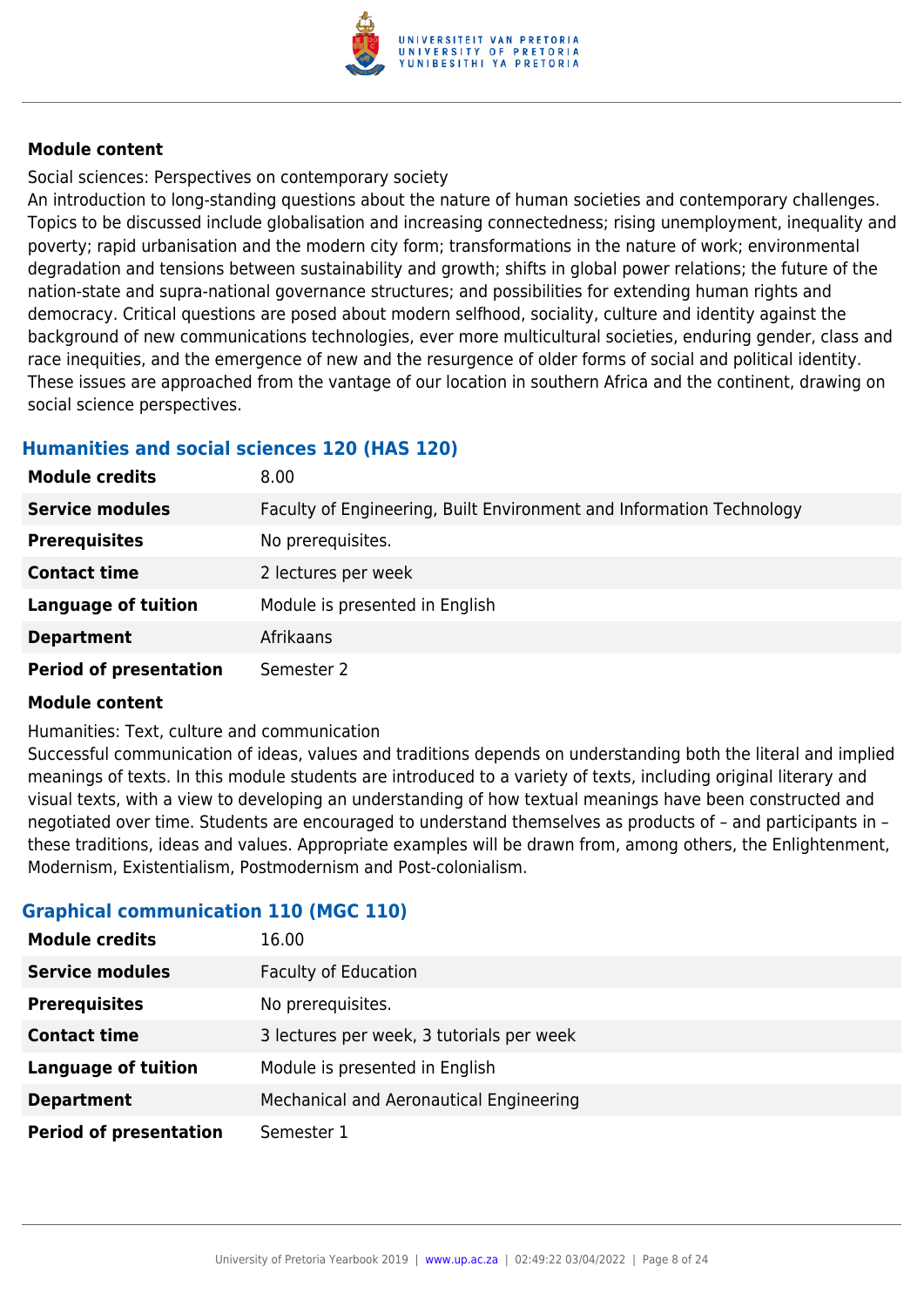

Freehand sketching covering the following: perspective, isometric and orthographic drawings. Drawing conventions, graphical techniques and assembly drawings. Evaluation of drawings and error detection. True lengths of lines, projections and intersections. Practical applications of these techniques. Introduction to computer-aided drawings, including dimensioning, crosshatching and detailing. Introduction to basic manufacturing processes including primary (casting, forging and extrusion) and secondary (drilling, turning, milling, grinding, broaching and sawing) manufacturing procedures.

#### **Materials science 113 (NMC 113)**

| <b>Module credits</b>         | 16.00                                                          |
|-------------------------------|----------------------------------------------------------------|
| <b>Prerequisites</b>          | No prerequisites.                                              |
| <b>Contact time</b>           | 4 lectures per week, 1 practical per week, 1 tutorial per week |
| <b>Language of tuition</b>    | Module is presented in English                                 |
| <b>Department</b>             | Materials Science and Metallurgical Engineering                |
| <b>Period of presentation</b> | Semester 1                                                     |

#### **Module content**

Introduction to materials: the family of materials, atomic structure and types of bonding, crystal types and space arrangement of atoms, directions and planes in crystals, defects in crystals, diffusion in solids. Mechanical properties of materials: stress and strain, mechanical testing (strength, ductility, hardness, toughness, fatigue, creep), plastic deformation, solid-solution hardening, recrystallisation.

Polymeric materials: polymerisation and industrial methods, types of polymeric materials and their properties. Corrosion of metals: mechanisms and types of corrosion, corrosion rates, corrosion control. The heat treatment of steel: Fe-C phase diagram, equilibrium cooling, hardening and tempering of steel, stainless steel. Composite materials: Introduction, fibre reinforced polymeric composites, concrete, asphalt, wood.

| <b>Module credits</b>         | 16.00                                        |
|-------------------------------|----------------------------------------------|
| <b>Service modules</b>        | Faculty of Natural and Agricultural Sciences |
| <b>Prerequisites</b>          | <b>WTW 158</b>                               |
| <b>Contact time</b>           | 2 tutorials per week, 4 lectures per week    |
| <b>Language of tuition</b>    | Module is presented in English               |
| <b>Department</b>             | Civil Engineering                            |
| <b>Period of presentation</b> | Semester 2                                   |

#### **Mechanics 122 (SWK 122)**

#### **Module content**

Equivalent force systems, resultants. Newton's laws, units. Forces acting on particles. Rigid bodies: principle of transmissibility, resultant of parallel forces. Vector moments and scalar moments. Relationship between scalarand vector moments. Couples. Equivalent force systems on rigid bodies. Resultants of forces on rigid bodies. Equilibrium in two and three dimensions. Hooke's law. Trusses and frameworks. Centroids and second moments of area. Beams: distributed forces, shear force, bending moment, method of sections, relationship between load, shear force and bending moment.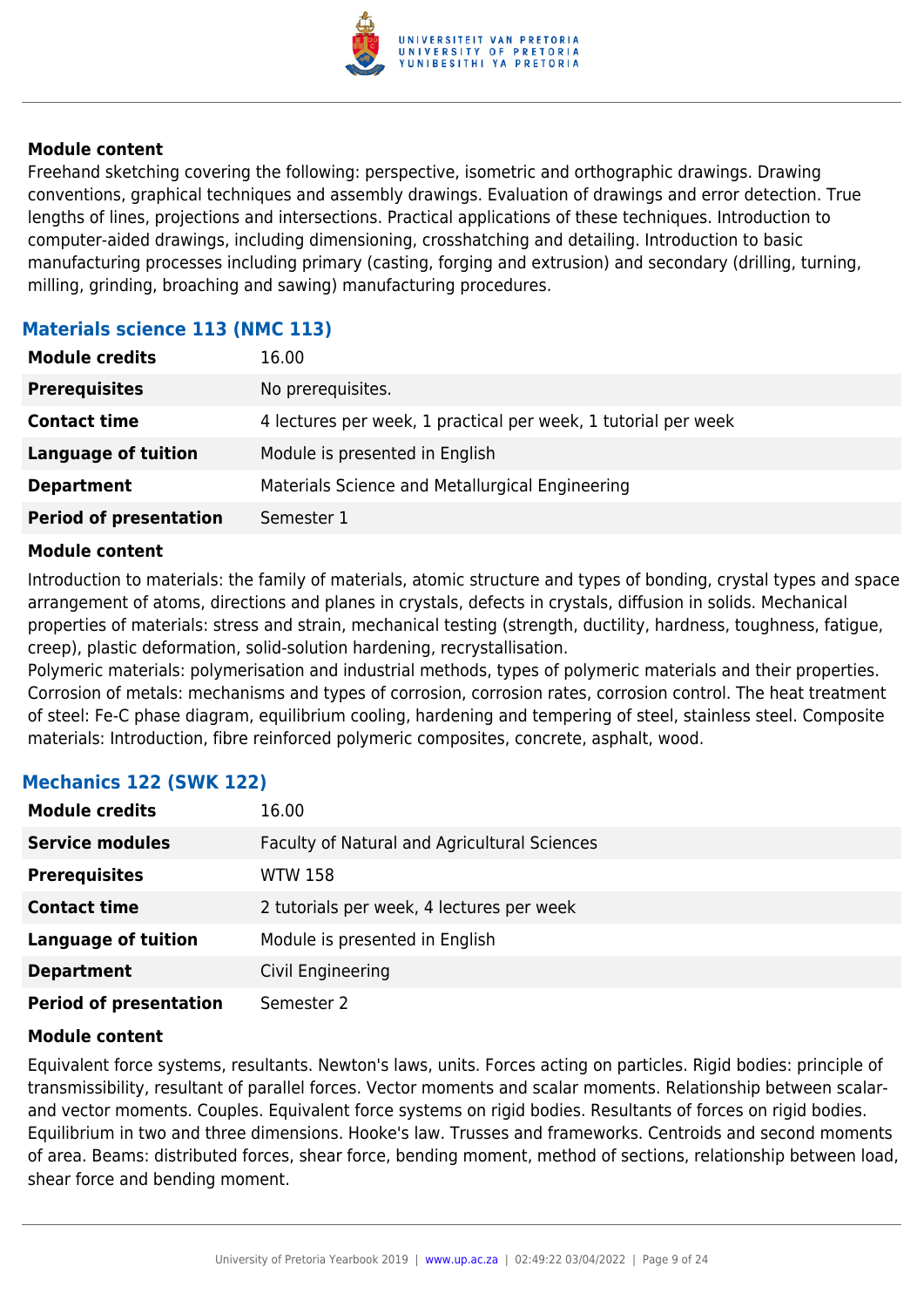

#### **Calculus 158 (WTW 158)**

| <b>Module credits</b>         | 16.00                                                                |
|-------------------------------|----------------------------------------------------------------------|
| <b>Service modules</b>        | Faculty of Engineering, Built Environment and Information Technology |
| <b>Prerequisites</b>          | 60% for Mathematics in Grade 12                                      |
| <b>Contact time</b>           | 1 tutorial per week, 4 lectures per week                             |
| <b>Language of tuition</b>    | Module is presented in English                                       |
| <b>Department</b>             | <b>Mathematics and Applied Mathematics</b>                           |
| <b>Period of presentation</b> | Semester 1                                                           |

#### **Module content**

\*This module is designed for first-year engineering students. Students will not be credited for more than one of the following modules for their degree: WTW 158, WTW 114, WTW 134, WTW 165.

Introduction to vector algebra. Functions, limits and continuity. Differential calculus of single variable functions, rate of change, graph sketching, applications. The mean value theorem, the rule of L'Hospital. Indefinite integrals, integration.

#### **Mathematics 164 (WTW 164)**

| <b>Module credits</b>         | 16.00                                                                |
|-------------------------------|----------------------------------------------------------------------|
| <b>Service modules</b>        | Faculty of Engineering, Built Environment and Information Technology |
| <b>Prerequisites</b>          | WTW 114 GS or WTW 158 GS                                             |
| <b>Contact time</b>           | 4 lectures per week, 1 tutorial per week                             |
| <b>Language of tuition</b>    | Module is presented in English                                       |
| <b>Department</b>             | Mathematics and Applied Mathematics                                  |
| <b>Period of presentation</b> | Semester 2                                                           |

#### **Module content**

\*This module is designed for first-year engineering students. Students will not be credited for more than one of the following modules for their degree: WTW 146, WTW 148 and WTW 124,

Vector algebra with applications to lines and planes in space, matrix algebra, systems of linear equations, determinants, complex numbers, factorisation of polynomials and conic sections. Integration techniques, improper integrals. The definite integral, fundamental theorem of Calculus. Applications of integration. Elementary power series and Taylor's theorem. Vector functions, space curves and arc lengths. Quadratic surfaces and multivariable functions.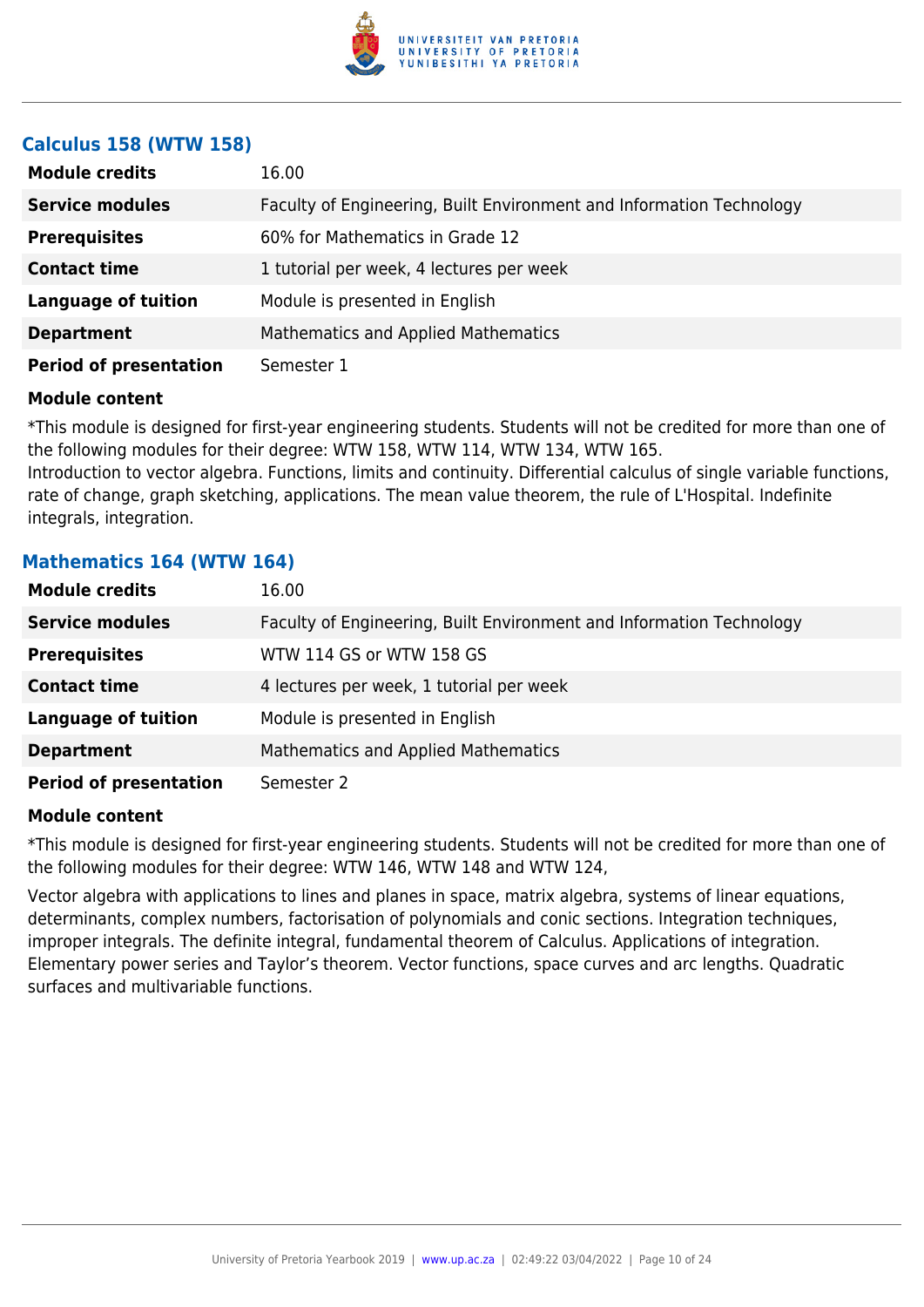

# Curriculum: Year 2

**Minimum credits: 148**

### **Core modules**

#### **Engineering statistics 220 (BES 220)**

| <b>Module credits</b>         | 8.00                                       |
|-------------------------------|--------------------------------------------|
| <b>Prerequisites</b>          | WTW 158 GS, WTW 164 GS                     |
| <b>Contact time</b>           | 3 lectures per week                        |
| <b>Language of tuition</b>    | Separate classes for Afrikaans and English |
| <b>Department</b>             | Industrial and Systems Engineering         |
| <b>Period of presentation</b> | Semester 2                                 |

#### **Module content**

Engineering systems are often subjected to variation, uncertainty and incomplete information. Mathematical statistics provides the basis for effectively handling and quantifying the effect of these factors. This module provides an introduction to the concepts of mathematical statistics and will include the following syllabus themes: data analysis, probability theory, stochastic modelling, statistical inference and regression analysis.

### **Imperative programming 132 (COS 132)**

| <b>Module credits</b>         | 16.00                                                                                              |
|-------------------------------|----------------------------------------------------------------------------------------------------|
| <b>Service modules</b>        | <b>Faculty of Economic and Management Sciences</b><br>Faculty of Natural and Agricultural Sciences |
| <b>Prerequisites</b>          | APS of 30 and level 5 (60-69%) Mathematics                                                         |
| <b>Contact time</b>           | 3 lectures per week, 1 tutorial per week, 1 practical per week                                     |
| <b>Language of tuition</b>    | Module is presented in English                                                                     |
| <b>Department</b>             | <b>Computer Science</b>                                                                            |
| <b>Period of presentation</b> | Semester 1                                                                                         |

#### **Module content**

This module introduces imperative computer programming, which is a fundamental building block of computer science. The process of constructing a program for solving a given problem, of editing it, compiling (both manually and automatically), running and debugging it, is covered from the beginning. The aim is to master the elements of a programming language and be able to put them together in order to construct programs using types, control structures, arrays, functions and libraries. An introduction to object orientation will be given. After completing this module, the student should understand the fundamental elements of a program, the importance of good program design and user-friendly interfaces. Students should be able to conduct basic program analysis and write complete elementary programs.

#### **Electrical engineering 211 (EIR 211)**

**Module credits** 16.00

|  | <b>Module credits</b> |  |
|--|-----------------------|--|
|--|-----------------------|--|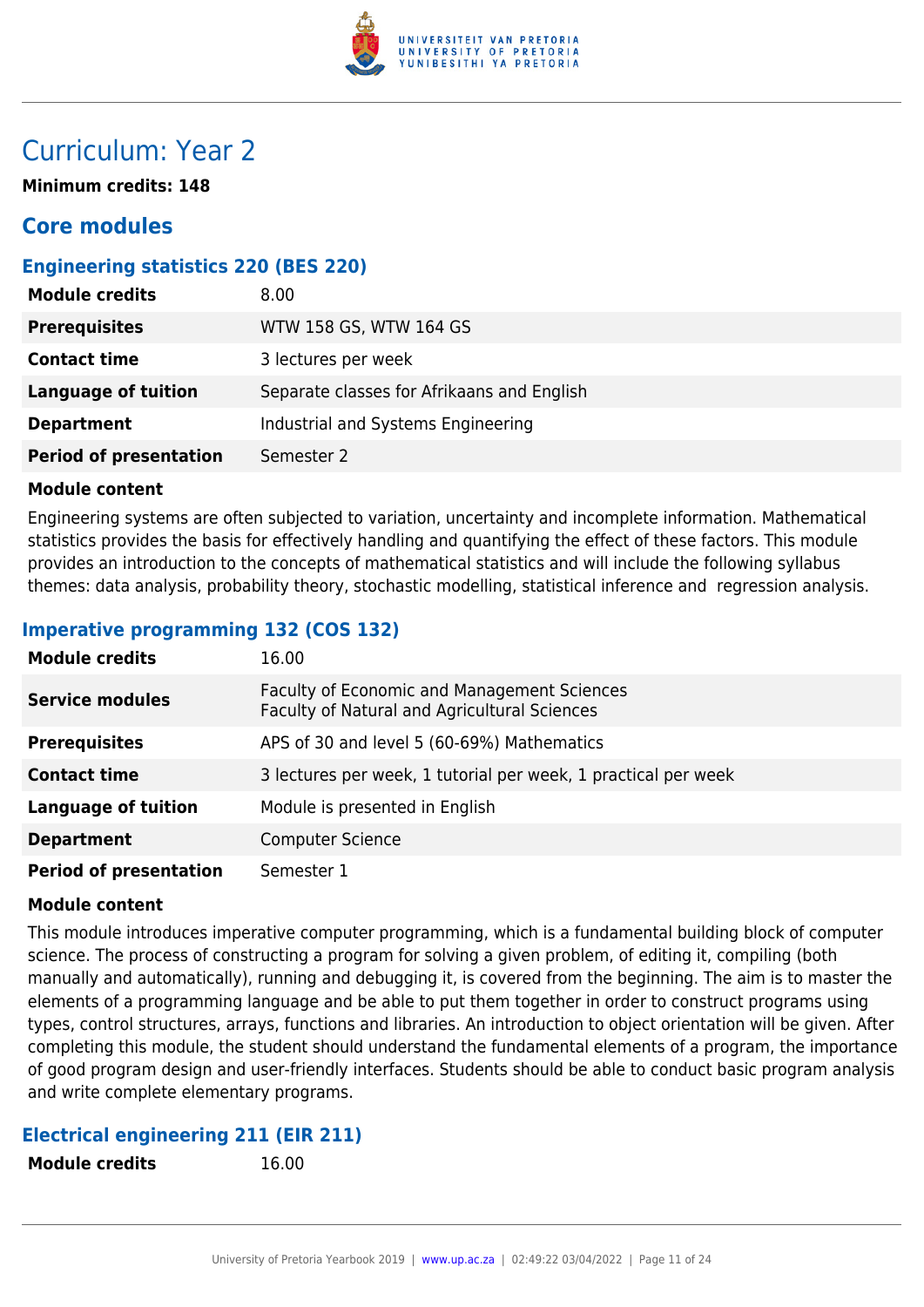

| <b>Prerequisites</b>          | EBN 111 or EBN 122 and WTW 161/164                             |
|-------------------------------|----------------------------------------------------------------|
| <b>Contact time</b>           | 1 practical per week, 1 tutorial per week, 3 lectures per week |
| <b>Language of tuition</b>    | Separate classes for Afrikaans and English                     |
| <b>Department</b>             | Electrical, Electronic and Computer Engineering                |
| <b>Period of presentation</b> | Semester 1                                                     |

Transient response phenomena in RC, RL and RLC circuits: Natural response and step response. Alternating current (AC) circuits: Phasors, impedances, and power in AC circuits. The application of Ohm's law, Kirchoff's circuit theorems, matrix methods and Thevenin and Norton equivalents to sinusoidal steady-state analysis. Three-phase circuits: Balanced three-phase circuits, star/delta configurations, and three-phase power transfer calculations. Magnetically coupled circuits: Mutual inductance, coupling factor, transformers, ideal transformers and autotransformers. Application of circuit theory to an induction machine: basic principles of induction machines, equivalent circuit and analysis thereof, calculation of power and torque through application of Thevenin's theorem. Synoptic introduction to other types of machines.

#### **Professional and technical communication 210 (EII 210)**

| <b>Module credits</b>         | 8.00                                                   |
|-------------------------------|--------------------------------------------------------|
| <b>Prerequisites</b>          | No prerequisites.                                      |
| <b>Contact time</b>           | 2 lectures per week, 2 other contact sessions per week |
| Language of tuition           | Module is presented in English                         |
| <b>Department</b>             | Electrical, Electronic and Computer Engineering        |
| <b>Period of presentation</b> | Semester 1                                             |

#### **Module content**

Communicate effectively, both orally and in writing, with engineering audiences and the community at large. Written communication as evidenced by: uses appropriate structure, use of modern or electronic communication methods; style and language for purpose and audience; uses effective graphical support; applies methods of providing information for use by others involved in engineering activity; meets the requirements of the target audience. Effective oral communication as evidenced by appropriate structure, style and language; appropriate visual materials; delivers fluently; meets the requirements of the intended audience. Audiences range from engineering peers, management and lay persons, using appropriate academic or professional discourse. Typed reports range from short (300-1 000 word plus tables diagrams) to long (10 000-15 000 words plus tables, diagrams, references and appendices), covering material at exit level. Methods of providing information include the conventional methods of the discipline, for example engineering drawings, as well as subject-specific methods.

| Linear systems 220 (ELI 220) |                                                                |
|------------------------------|----------------------------------------------------------------|
| <b>Module credits</b>        | 16.00                                                          |
| <b>Prerequisites</b>         | EIR 211/221 GS                                                 |
| <b>Contact time</b>          | 3 lectures per week, 1 practical per week, 1 tutorial per week |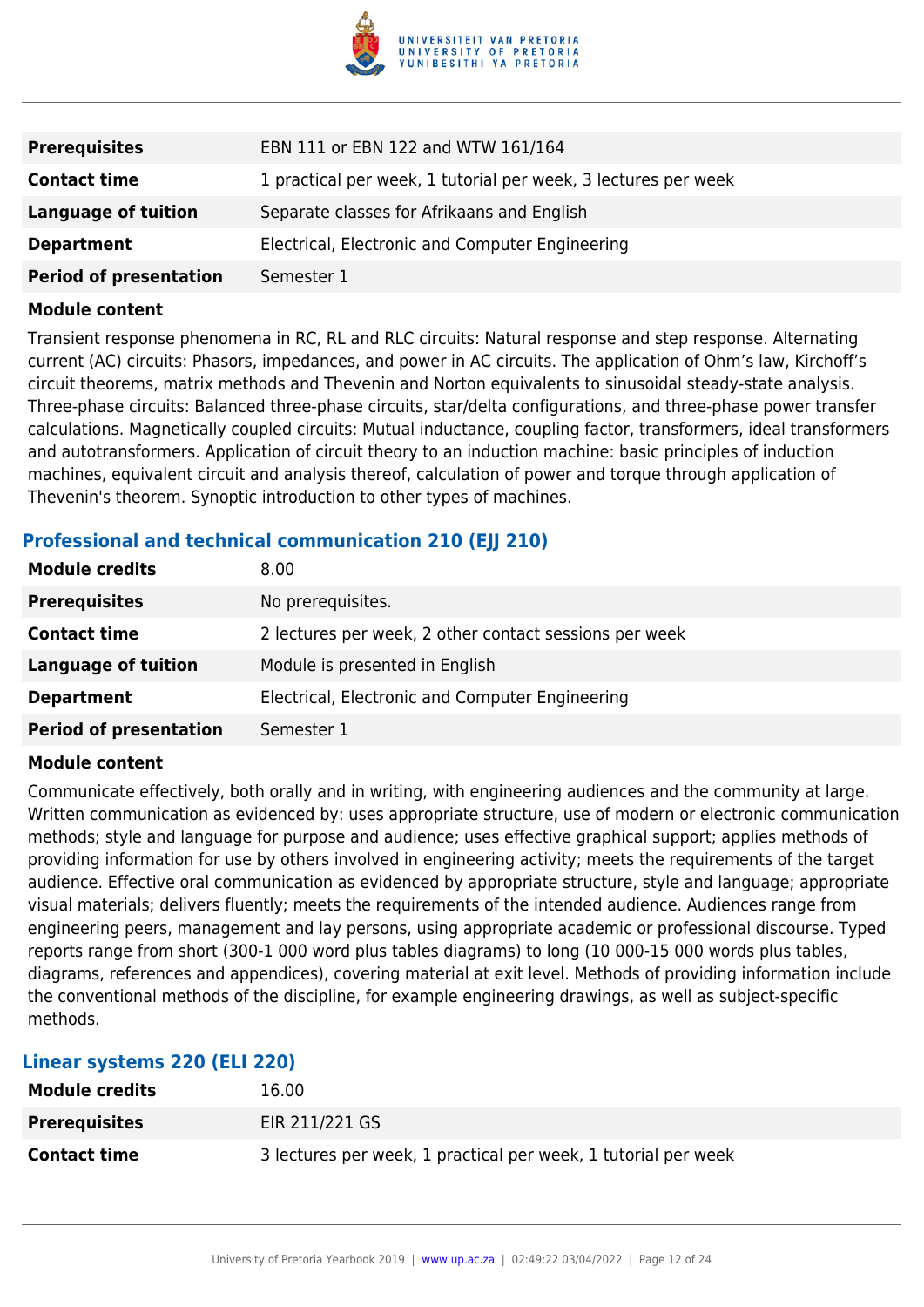

| <b>Language of tuition</b>    | Separate classes for Afrikaans and English      |
|-------------------------------|-------------------------------------------------|
| <b>Department</b>             | Electrical, Electronic and Computer Engineering |
| <b>Period of presentation</b> | Semester 2                                      |

Frequency domain analysis of linear time-invariant systems. Laplace, Fourier and Z-transforms applied to periodic, aperiodic and sampled signals; exponential and trigonometric Fourier series. Nyquist sampling theorem, transfer functions, poles and zeros, bandwidth and rise time, frequency response, impulse response, Bode diagrams, natural frequency, natural and forced response. Instability and oscillations. Computer simulation.

#### **Introduction to programming and computer simulations 101 (EMR 101)**

| <b>Module credits</b>         | 4.00                                            |
|-------------------------------|-------------------------------------------------|
| <b>Prerequisites</b>          | No prerequisites.                               |
| Language of tuition           | Module is presented in English                  |
| <b>Department</b>             | Electrical, Electronic and Computer Engineering |
| <b>Period of presentation</b> | Year                                            |

#### **Module content**

This module is presented at the end of the first semester during the recess period and lasts for one week. The module serves as an introduction to programming and computer simulations using a high-level industrystandard programming language to develop and support programmatic problem solving skills.

#### **Practical wiring 200 (EPW 200)**

| <b>Module credits</b>         | 4.00                                            |
|-------------------------------|-------------------------------------------------|
| <b>Prerequisites</b>          | No prerequisites.                               |
| <b>Contact time</b>           | 36 other contact sessions per week              |
| <b>Language of tuition</b>    | Separate classes for Afrikaans and English      |
| <b>Department</b>             | Electrical, Electronic and Computer Engineering |
| <b>Period of presentation</b> | Year                                            |

#### **Module content**

\*Attendance module only

This module is presented during one of the recess periods during the second year. The duration is one week. During this period the student will become acquainted with relevant regulations and legislation and basic aspects of wiring practice. For practical reasons this module may be presented during another time slot, such as the beginning of the third year.

#### **Digital systems 220 (ERS 220)**

| <b>Module credits</b> | 16.00             |
|-----------------------|-------------------|
| <b>Prerequisites</b>  | No prerequisites. |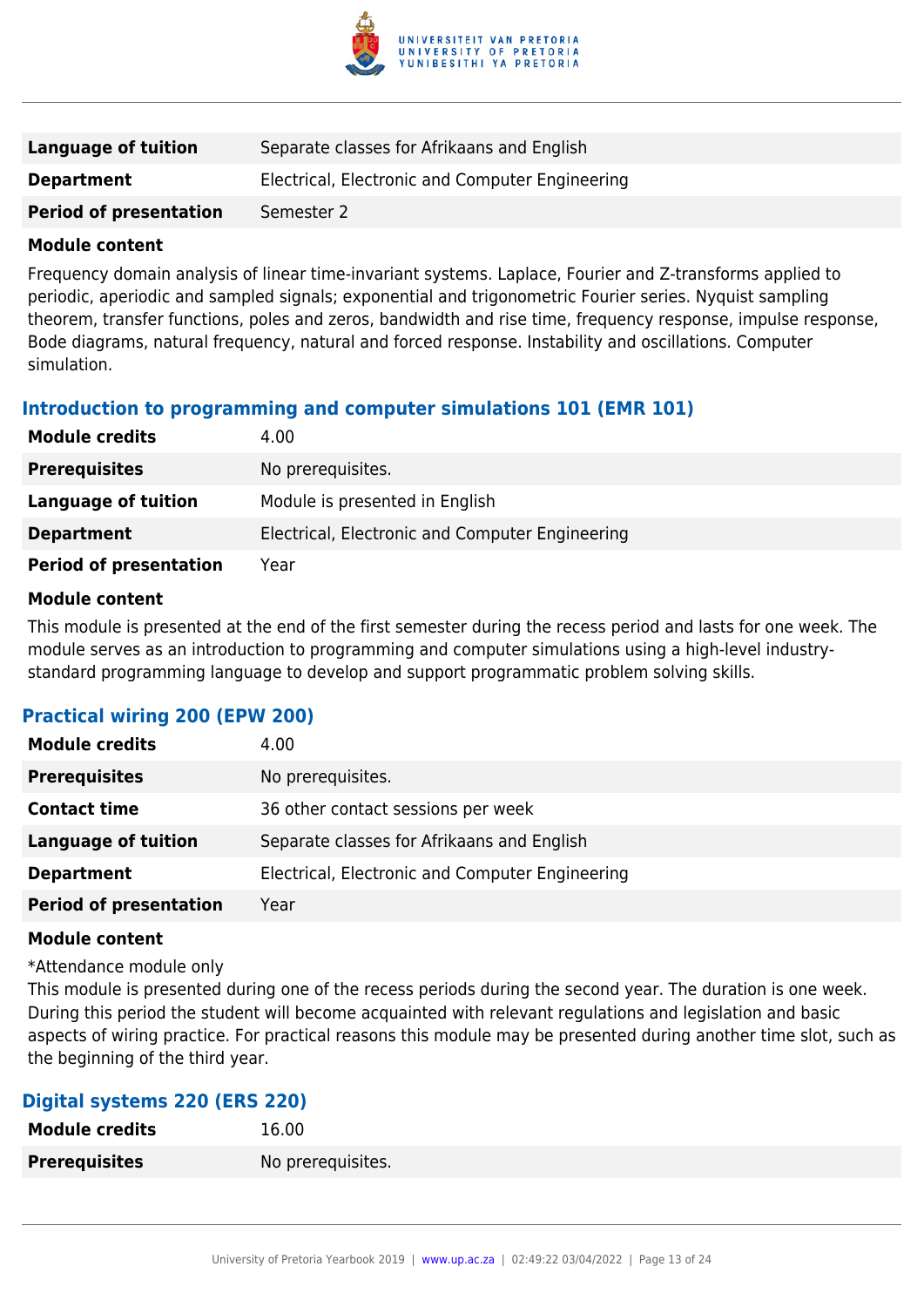

| <b>Contact time</b>           | 3 lectures per week, 1 tutorial per week, 1 practical per week |
|-------------------------------|----------------------------------------------------------------|
| Language of tuition           | Separate classes for Afrikaans and English                     |
| <b>Department</b>             | Electrical, Electronic and Computer Engineering                |
| <b>Period of presentation</b> | Semester 2                                                     |

Introduction to digital circuit design, digital representations of numbers, device electronics in digital circuits, representation and simplification of logic functions, components of combinational circuits, analysis and design of combinational circuits, components of sequential circuits, analysis and design of sequential circuits, programmable components for combinatorial and sequential logic.

#### **Community-based project 203 (JCP 203)**

| <b>Module credits</b>         | 8.00                                       |
|-------------------------------|--------------------------------------------|
| <b>Prerequisites</b>          | No prerequisites.                          |
| <b>Contact time</b>           | 1 lecture per week                         |
| <b>Language of tuition</b>    | Separate classes for Afrikaans and English |
| <b>Department</b>             | <b>Informatics</b>                         |
| <b>Period of presentation</b> | Year                                       |

#### **Module content**

This module is integrated into all undergraduate academic programmes offered by the Faculty. Main objectives: execution of a community project aimed at achieving a beneficial impact on a section of society; awareness of personal, social and cultural values and an understanding of social issues; and development of life skills. Assessment: project proposal, written progress reports, peer assessment, assessment by community, presentation, report presented in the form of a blog.

#### **Dynamics 210 (MSD 210)**

| <b>Module credits</b>         | 16.00                                        |
|-------------------------------|----------------------------------------------|
| <b>Prerequisites</b>          | FSK 116 or FSK 176 and SWK 122 and WTW 256 # |
| <b>Contact time</b>           | 2 tutorials per week, 3 lectures per week    |
| <b>Language of tuition</b>    | Separate classes for Afrikaans and English   |
| <b>Department</b>             | Mechanical and Aeronautical Engineering      |
| <b>Period of presentation</b> | Semester 1                                   |

#### **Module content**

Kinetics of systems of particles, Newton's 2nd law generalised for a system of particles, rate of change of momentum and angular momentum relations, work-energy relations, conservation laws, steady mass flow. Plane kinematics of rigid bodies, rotation, translation, general 2D motion, relative motion analysis. Moments and products of inertia. Plane kinetics of rigid bodies, equations of motion, rotation, translation, general 2D motion, work-energy relations. Vibration and time response.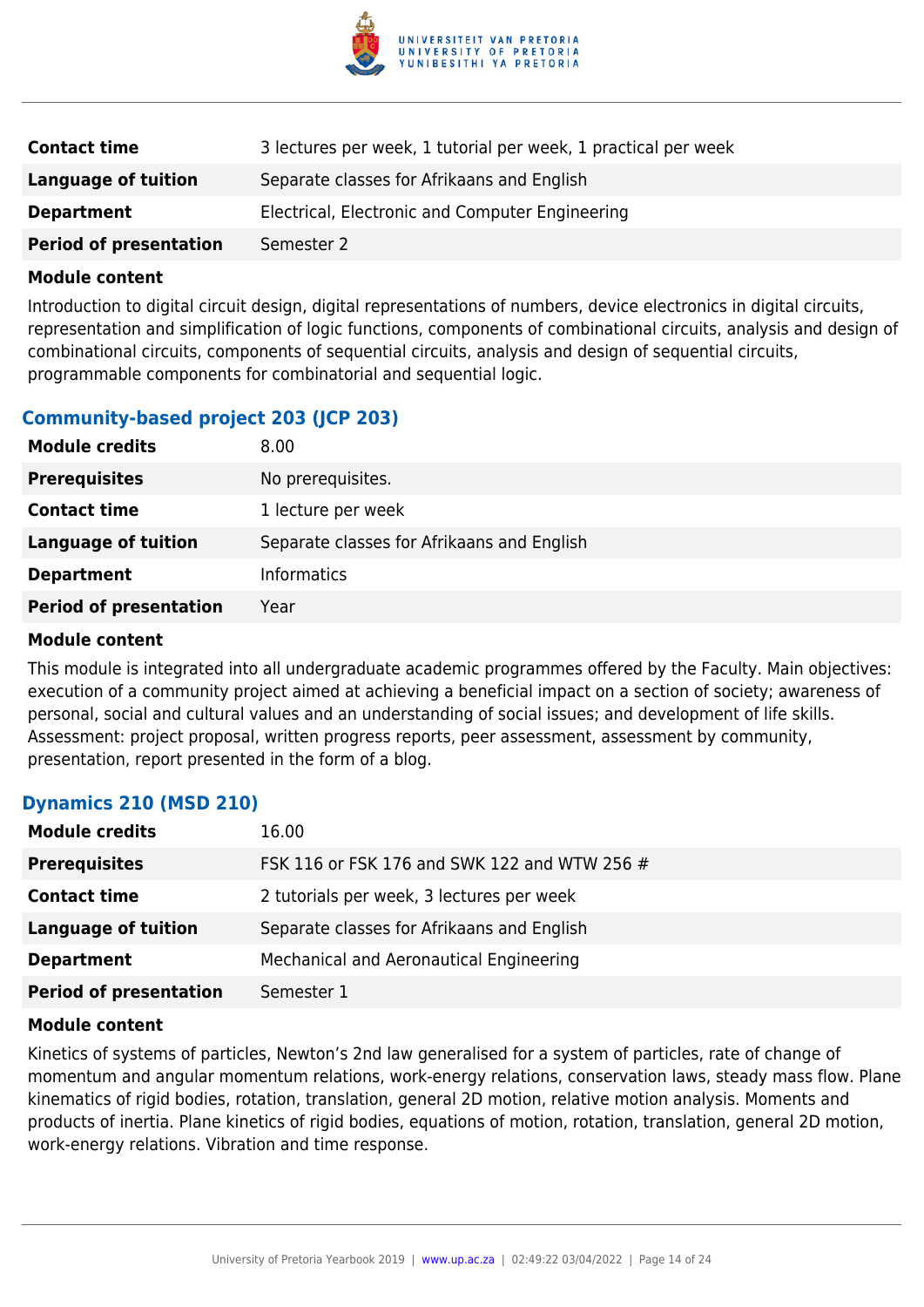

#### **Mathematics 238 (WTW 238)**

| <b>Module credits</b>         | 16.00                                                                |
|-------------------------------|----------------------------------------------------------------------|
| <b>Service modules</b>        | Faculty of Engineering, Built Environment and Information Technology |
| <b>Prerequisites</b>          | WTW 256 and WTW 258 GS                                               |
| <b>Contact time</b>           | 4 lectures per week, 1 tutorial per week                             |
| <b>Language of tuition</b>    | Separate classes for Afrikaans and English                           |
| <b>Department</b>             | <b>Mathematics and Applied Mathematics</b>                           |
| <b>Period of presentation</b> | Semester 2                                                           |

#### **Module content**

Linear algebra, eigenvalues and eigenvectors with applications to first and second order systems of differential equations. Sequences and series, convergence tests. Power series with applications to ordinary differential equations with variable coefficients. Fourier series with applications to partial differential equations such as potential, heat and wave equations.

#### **Differential equations 256 (WTW 256)**

| <b>Module credits</b>         | 8.00                                                                 |
|-------------------------------|----------------------------------------------------------------------|
| <b>Service modules</b>        | Faculty of Engineering, Built Environment and Information Technology |
| <b>Prerequisites</b>          | WTW 158 and WTW 164                                                  |
| <b>Contact time</b>           | 1 tutorial per week, 2 lectures per week                             |
| <b>Language of tuition</b>    | Separate classes for Afrikaans and English                           |
| <b>Department</b>             | Mathematics and Applied Mathematics                                  |
| <b>Period of presentation</b> | Semester 1                                                           |

#### **Module content**

Theory and solution methods for linear differential equations as well as for systems of linear differential equations. Theory and solution methods for first order non-linear differential equations. The Laplace transform with application to differential equations. Application of differential equations to modelling problems.

#### **Calculus 258 (WTW 258)**

| <b>Module credits</b>         | 8.00                                                                 |
|-------------------------------|----------------------------------------------------------------------|
| <b>Service modules</b>        | Faculty of Engineering, Built Environment and Information Technology |
| <b>Prerequisites</b>          | WTW 158 and WTW 164                                                  |
| <b>Contact time</b>           | 1 tutorial per week, 2 lectures per week                             |
| <b>Language of tuition</b>    | Separate classes for Afrikaans and English                           |
| <b>Department</b>             | <b>Mathematics and Applied Mathematics</b>                           |
| <b>Period of presentation</b> | Semester 1                                                           |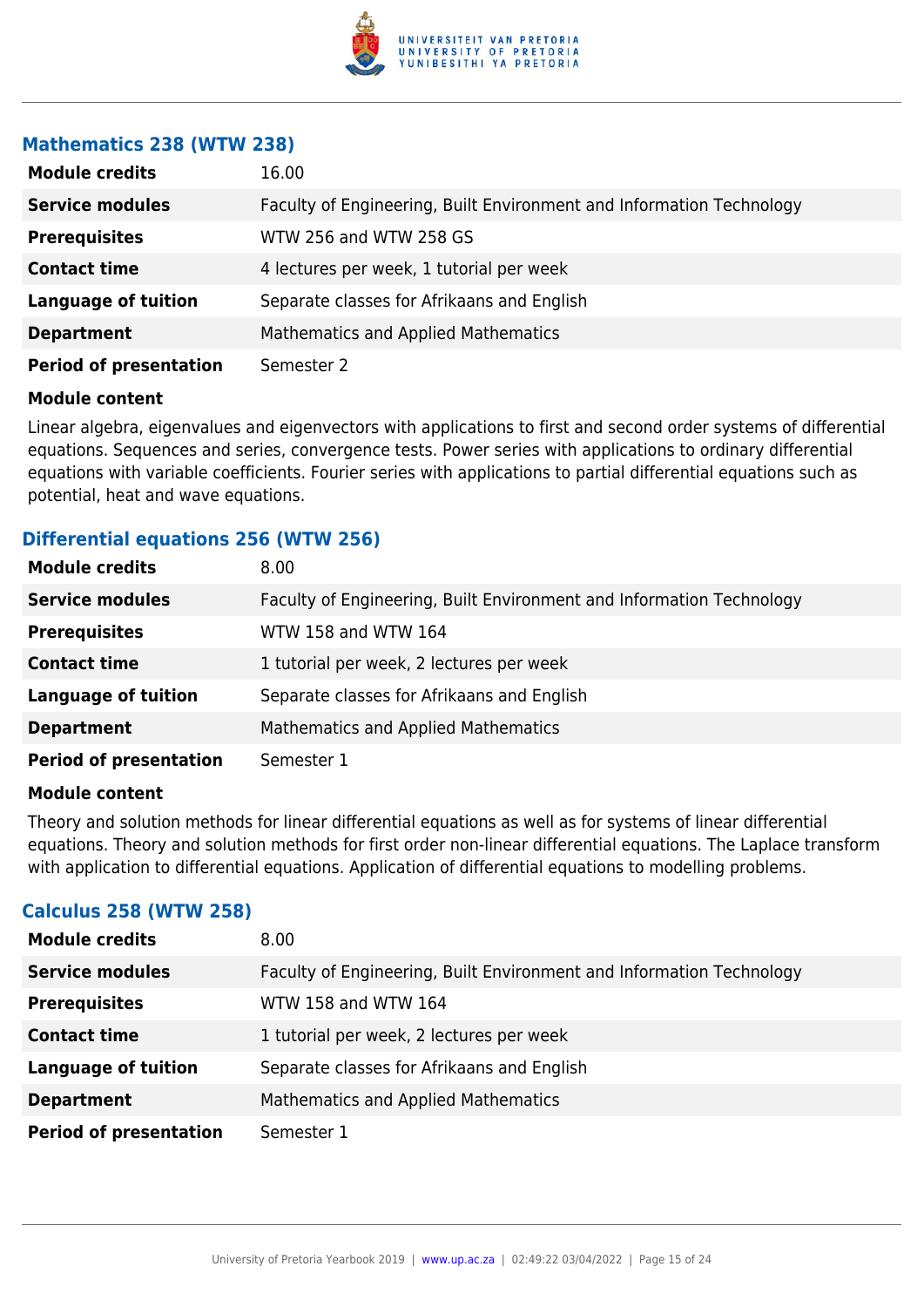

Calculus of multivariable functions, directional derivatives. Extrema. Multiple integrals, polar, cylindrical and spherical coordinates. Line integrals and the theorem of Green. Surface integrals and the theorems of Gauss and Stokes.

#### **Numerical methods 263 (WTW 263)**

| <b>Module credits</b>         | 8.00 <sub>1</sub>                                                    |
|-------------------------------|----------------------------------------------------------------------|
| <b>Service modules</b>        | Faculty of Engineering, Built Environment and Information Technology |
| <b>Prerequisites</b>          | <b>WTW 164</b>                                                       |
| <b>Contact time</b>           | 2 lectures per week, 1 tutorial per week                             |
| <b>Language of tuition</b>    | Separate classes for Afrikaans and English                           |
| <b>Department</b>             | <b>Mathematics and Applied Mathematics</b>                           |
| <b>Period of presentation</b> | Semester 2                                                           |

#### **Module content**

Numerical integration. Numerical methods to approximate the solution of non-linear equations, systems of equations (linear and non-linear), differential equations and systems of differential equations. Direct methods to solve linear systems of equations.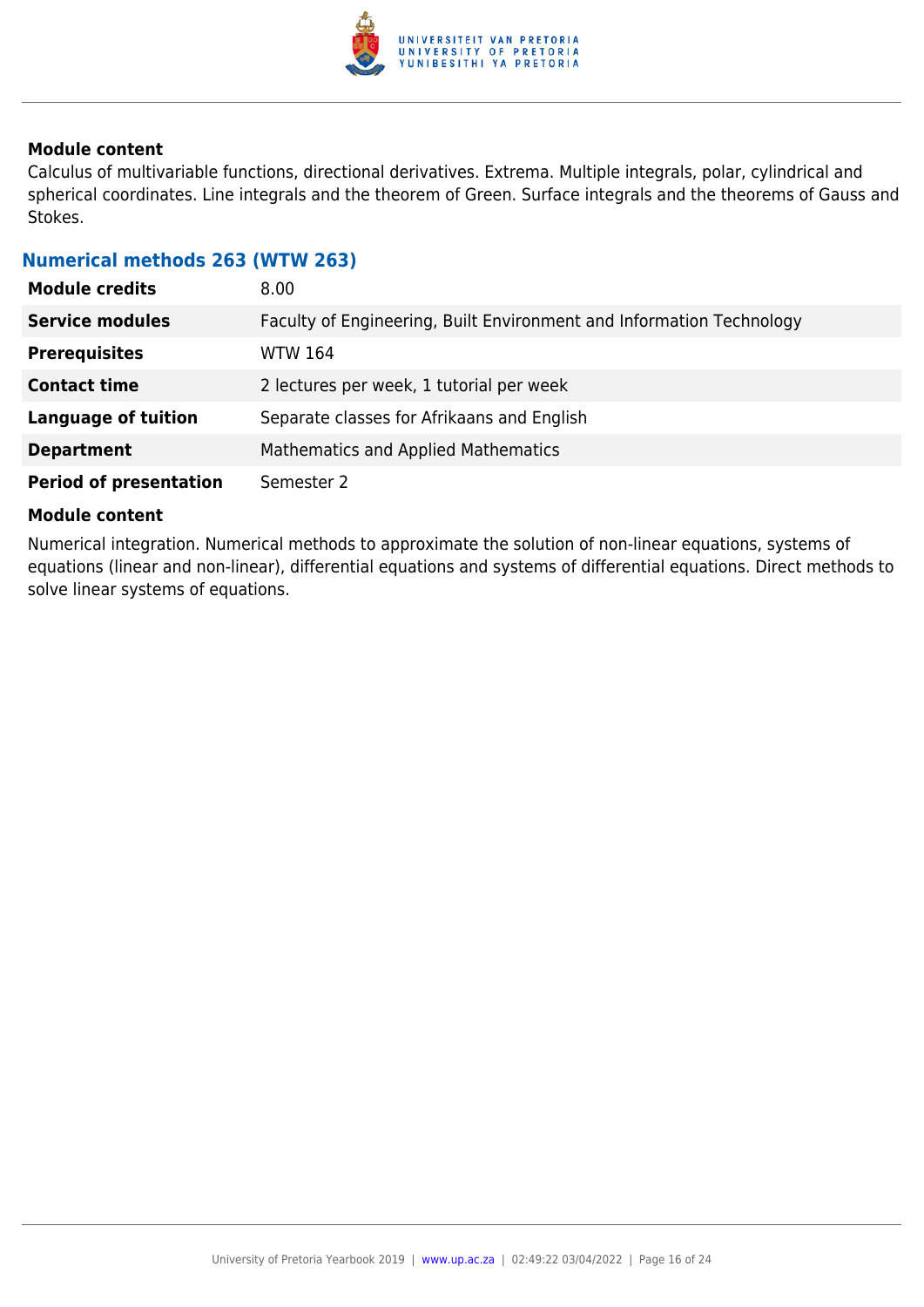

# Curriculum: Year 3

**Minimum credits: 148**

### **Core modules**

#### **Engineering management 310 (BSS 310)**

| <b>Module credits</b>         | 8.00                                             |
|-------------------------------|--------------------------------------------------|
| <b>Prerequisites</b>          | No prerequisites.                                |
| <b>Contact time</b>           | 1 discussion class per week, 2 lectures per week |
| <b>Language of tuition</b>    | Separate classes for Afrikaans and English       |
| <b>Department</b>             | Industrial and Systems Engineering               |
| <b>Period of presentation</b> | Semester 1                                       |

#### **Module content**

Programme and systems engineering

Concepts: Application of project management, systems thinking, systems approach, product, system and project life cycles, project phases and specification practices. Development models: stage-gate development, project charter, systems engineering models, systems engineering management and life cycle characteristics. Planning and Scheduling: task definition, work breakdown structures, duration estimation, Gantt charts, critical path, resource handling. Costs and Budgets: cost estimates, project life cycle costs, work authorisation. Control: project organisation. Legal: contracts, intellectual property. Case studies and semester project Engineering Economics

Decision making in an engineering environment. Allocation of cost. Money-time relationships (discreet interest formulae, tables, financial calculator, Excel). Bases for comparison of alternatives (present worth, annual worth,). Decision making among alternatives before and after tax (useful lives equal to study period, useful lives different among alternatives).

#### **Control systems 320 (EBB 320)**

| <b>Module credits</b>         | 16.00                                                          |
|-------------------------------|----------------------------------------------------------------|
| <b>Prerequisites</b>          | <b>ELI 220 GS</b>                                              |
| <b>Contact time</b>           | 3 lectures per week, 1 practical per week, 1 tutorial per week |
| <b>Language of tuition</b>    | Module is presented in English                                 |
| <b>Department</b>             | Electrical, Electronic and Computer Engineering                |
| <b>Period of presentation</b> | Semester 2                                                     |

#### **Module content**

Modelling and simulation of physical systems. Block and signal flow diagrams. State variable formulation. Time and frequency domain analysis. Stability and sensitivity. Design methods, cascade (eg. PID) and feedback controllers.

#### **Power electronics 320 (EDF 320)**

**Module credits** 16.00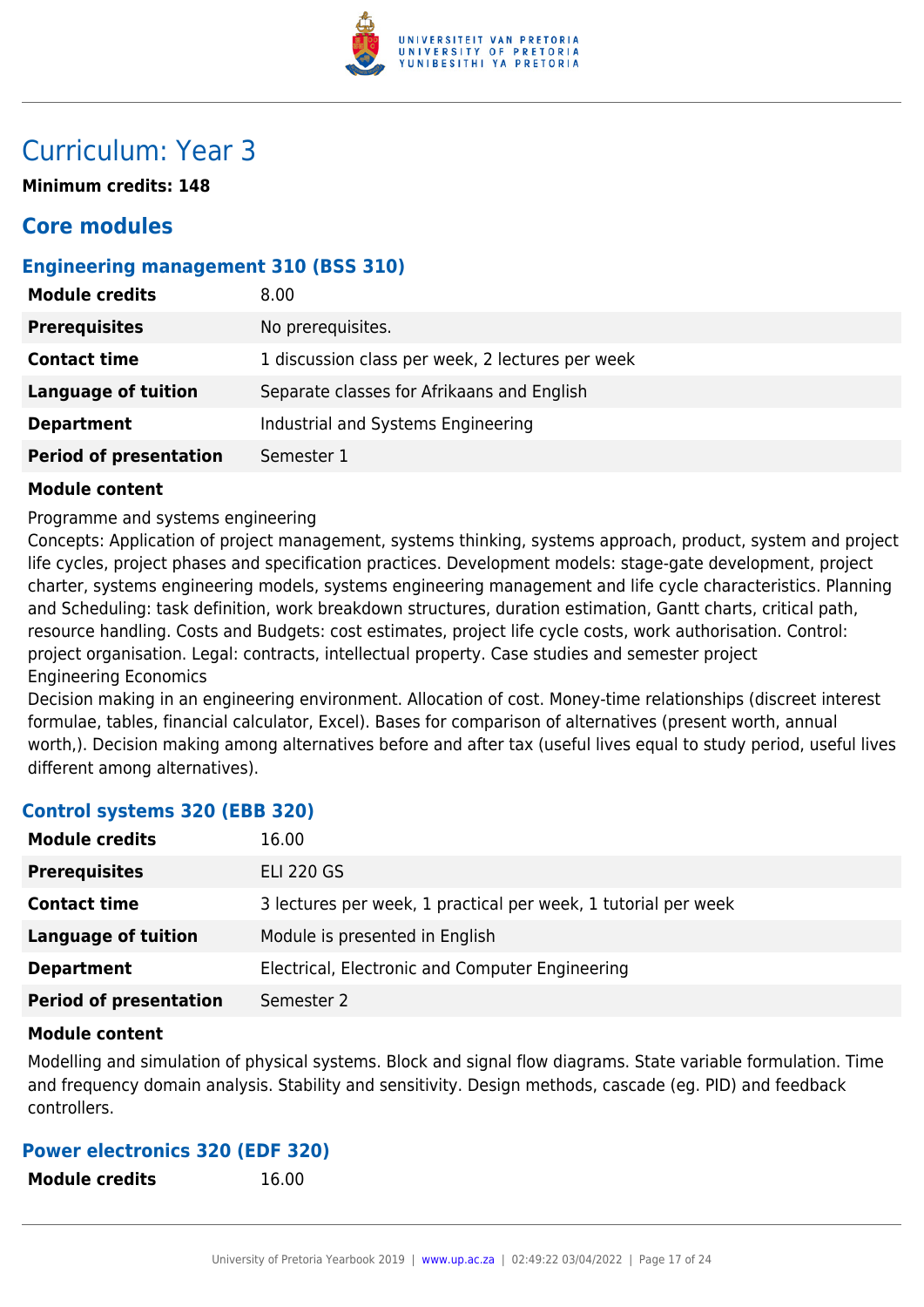

| <b>Prerequisites</b>          | ELX 311 GS, ELI 220 GS                                         |
|-------------------------------|----------------------------------------------------------------|
| <b>Contact time</b>           | 3 lectures per week, 1 tutorial per week, 1 practical per week |
| Language of tuition           | Module is presented in English                                 |
| <b>Department</b>             | Electrical, Electronic and Computer Engineering                |
| <b>Period of presentation</b> | Semester 2                                                     |

Semiconductor components: Power diodes, silicon-controlled-rectifiers, bipolar transistors, power mosfets, IGBTs, emerging devices. Ancillary issues: Heat sinks, snubbers, gate drive circuits. Converter topologies: AC-DC converters, DC-DC converters; Applications: Sizing of converter components, isolated high-frequency power supplies.

#### **Power system components 320 (EKK 320)**

| <b>Module credits</b>         | 16.00                                                          |
|-------------------------------|----------------------------------------------------------------|
| <b>Prerequisites</b>          | EIR 211, 221 GS                                                |
| <b>Contact time</b>           | 1 tutorial per week, 3 lectures per week, 1 practical per week |
| <b>Language of tuition</b>    | Module is presented in English                                 |
| <b>Department</b>             | Electrical, Electronic and Computer Engineering                |
| <b>Period of presentation</b> | Semester 2                                                     |

#### **Module content**

Single and three-phase basic concepts, Transformers: the ideal transformer, equivalent circuit, single and threephase transformers, auto-transformers, tap changing transformers. Synchronous machines: equivalent circuit, real and reactive power control, two-axis machine model. Transmission lines, Underground Cables, Capacitors, Reactors, Single and three-phase induction motors, Load modelling.

#### **Electrical machines 311 (ELX 311)**

| <b>Module credits</b>         | 16.00                                                          |
|-------------------------------|----------------------------------------------------------------|
| <b>Prerequisites</b>          | EIR 211/221                                                    |
| <b>Contact time</b>           | 1 tutorial per week, 1 practical per week, 3 lectures per week |
| Language of tuition           | Module is presented in English                                 |
| <b>Department</b>             | Electrical, Electronic and Computer Engineering                |
| <b>Period of presentation</b> | Semester 1                                                     |

#### **Module content**

Magnetic circuits: flux, flux density, reluctance, hysteresis, MMF.Magnetic Energy, Conversion: Process, field energy, mechanical force in electromagnetic systems. Transformers: Types of transformers, per unit system, voltage regulation and efficiency, three phase circuit analysis. Principles of machines: Torque, speed, efficiency and heat loss, circuit models. Machines: Power transformers, DC motors, induction motors.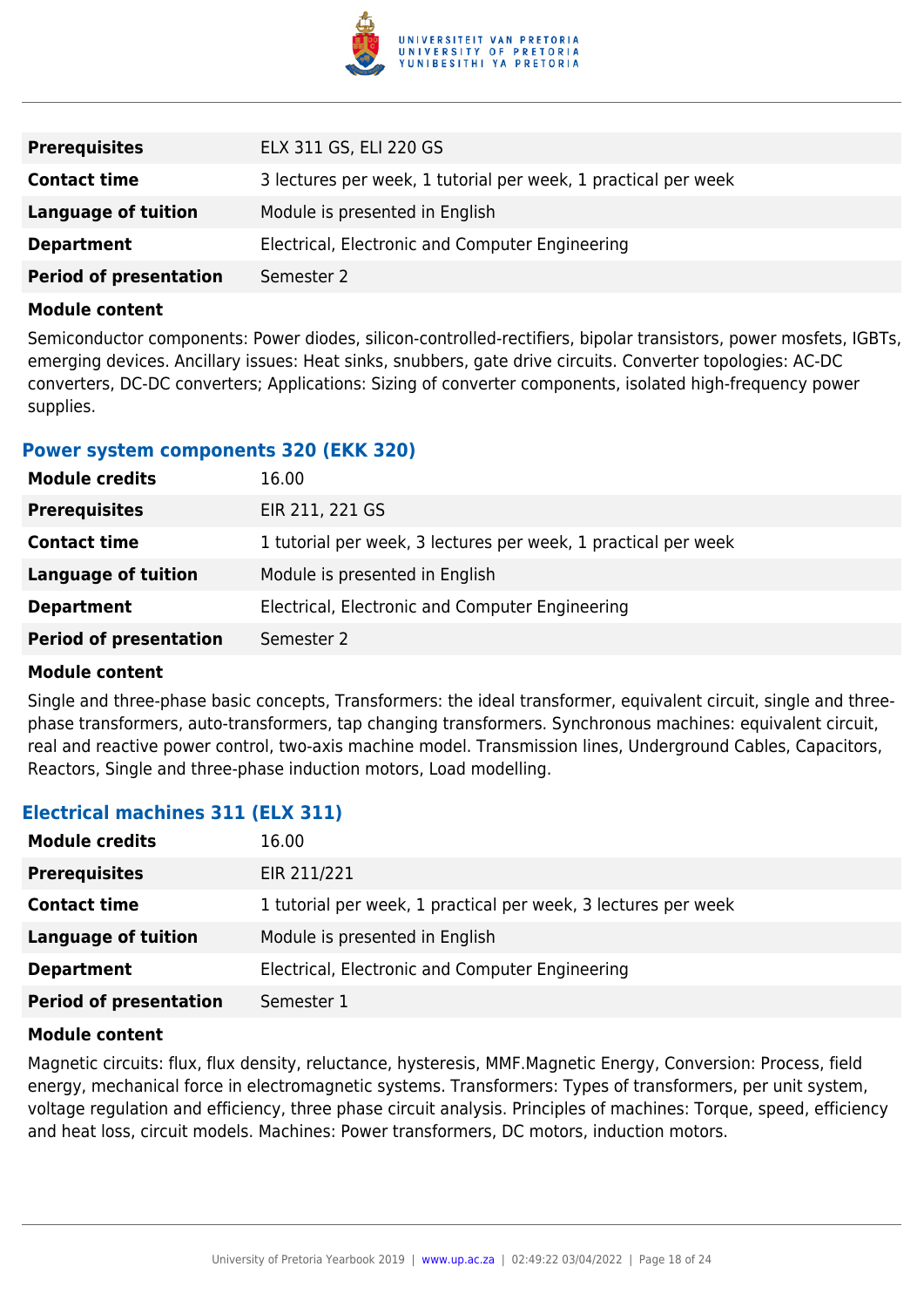

#### **Microprocessors 310 (EMK 310)**

| <b>Module credits</b>         | 16.00                                                          |
|-------------------------------|----------------------------------------------------------------|
| <b>Prerequisites</b>          | ERS 220 GS, ELI 220 GS, ENE 310/ ENE 310#                      |
| <b>Contact time</b>           | 1 practical per week, 3 lectures per week, 1 tutorial per week |
| <b>Language of tuition</b>    | Module is presented in English                                 |
| <b>Department</b>             | Electrical, Electronic and Computer Engineering                |
| <b>Period of presentation</b> | Semester 1                                                     |
|                               |                                                                |

#### **Module content**

Hardware based introduction to system designing microprocessors. General microprocessor architecture assembly language and limited C embedded code development, with specific focus on a RISC (Microchip PIC 18) and MIPS (Microchip PIC 32) type processor, memory interfacing and address decoding, microprocessor input/output and interfacing, general programming concepts, general microprocessor system design principles, current trends and new processors exposure to development boards and integrated development environments.

#### **Electromagnetism 310 (EMZ 310)**

| <b>Module credits</b>         | 16.00                                                          |
|-------------------------------|----------------------------------------------------------------|
| <b>Prerequisites</b>          | WTW 238 GS, WTW 263 GS, EIR 211/221 GS                         |
| <b>Contact time</b>           | 1 tutorial per week, 3 lectures per week, 1 practical per week |
| Language of tuition           | Module is presented in English                                 |
| <b>Department</b>             | Electrical, Electronic and Computer Engineering                |
| <b>Period of presentation</b> | Semester 1                                                     |

#### **Module content**

Transmission line equations, wave propagation, input impedance, power flow; Electrostatics, charge and current, laws of Coulomb and Gauss, scalar potential, properties of materials, boundary conditions, capacitance, Magnetostatics, laws of Biot-Savart and Ampère, magnetic properties of materials, boundary conditions; Plane wave propagation, polarisation, power density; Wave reflection and transmission, normal and oblique incidence.

#### **Analogue electronics 310 (ENE 310)**

| <b>Module credits</b>         | 16.00                                                          |
|-------------------------------|----------------------------------------------------------------|
| <b>Prerequisites</b>          | <b>ELI 220 GS</b>                                              |
| <b>Contact time</b>           | 1 tutorial per week, 3 lectures per week, 1 practical per week |
| <b>Language of tuition</b>    | Separate classes for Afrikaans and English                     |
| <b>Department</b>             | Electrical, Electronic and Computer Engineering                |
| <b>Period of presentation</b> | Semester 1                                                     |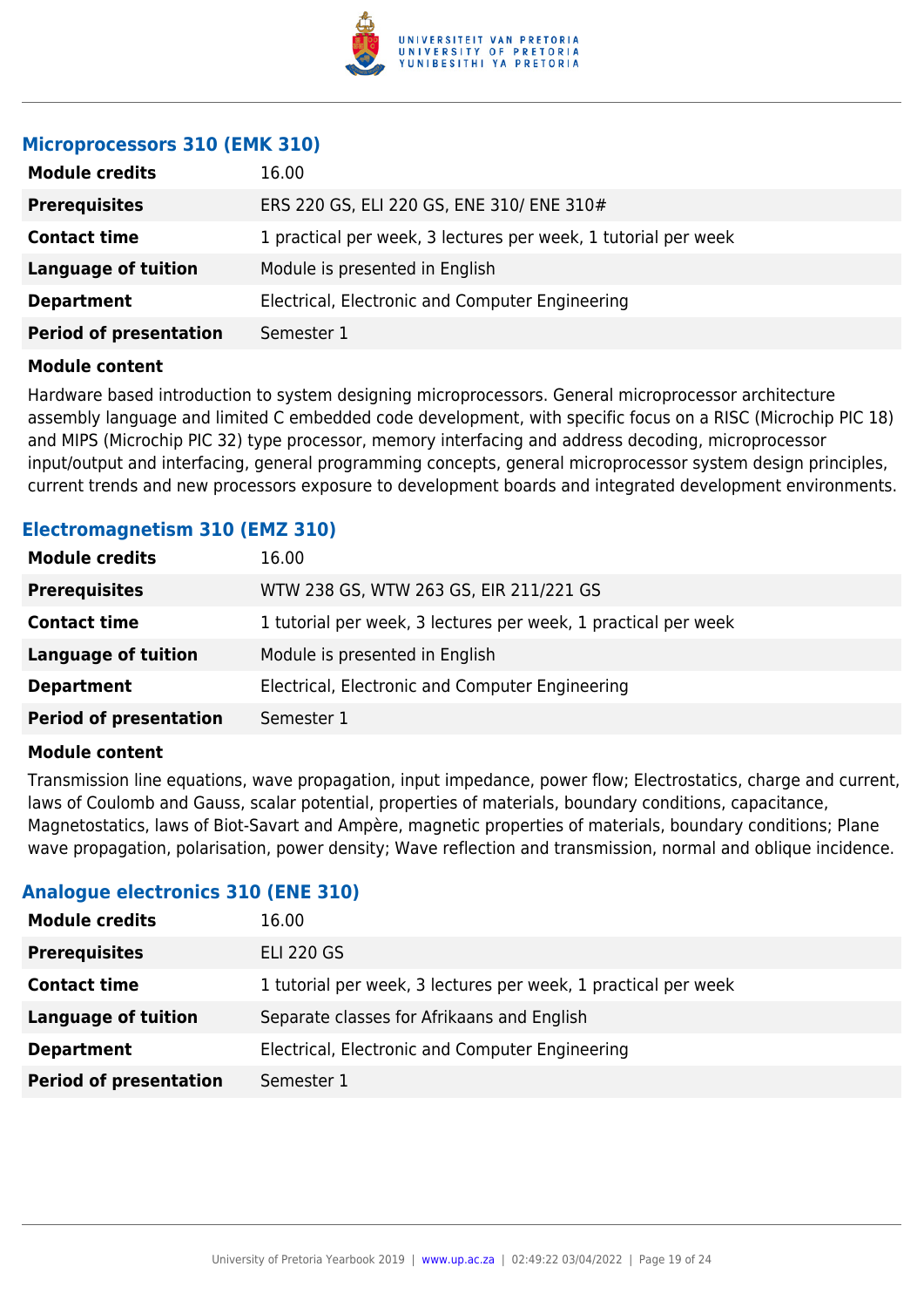

Amplifier concepts: gain, input impedance, output impedance, bandwidth, cascaded stages. Amplifier power dissipation and power efficiency. Operational amplifiers: non-ideal, limitations, low power, programmable. Diode operational circuits: Logarithmic amplifiers, peak detector, clamp, absolute value, voltage regulators. Feedback and stability in amplifiers. Operational circuits: Instrumentation amplifiers, multipliers, oscillators, filters, translinear circuits, and sampling electronics.

#### **DSP programming 300 (ESP 300)**

| <b>Module credits</b>         | 4.00                                            |
|-------------------------------|-------------------------------------------------|
| <b>Prerequisites</b>          | <b>EPW 200</b>                                  |
| <b>Contact time</b>           | 36 other contact sessions per week              |
| <b>Language of tuition</b>    | Module is presented in English                  |
| <b>Department</b>             | Electrical, Electronic and Computer Engineering |
| <b>Period of presentation</b> | Year                                            |

#### **Module content**

This module will deal only with the practical aspects of DSP applications: Universal applications of DSP (Space, medical, commercial, telecommunications, military, industrial and scientific); ADC and DAC; Discrete Fourier-Transform (DFT); Fast Fourier-Transform (FFT); z-Transform; Correlation and Convolution; Digital filter design; FIR and IIR filters; Adaptive digital filters; Computer architecture for DSP; Analysis of finite wordlength effects; Data, audio and video processing and compression. Simulation (MATLAB) and real-time implementation of selected signal processing algorithms on DSP hardware. Programming and mapping of DSP algorithms onto DSP hardware.

#### **Electrical engineering design 320 (EWE 320)**

| <b>Module credits</b>         | 16.00                                                           |
|-------------------------------|-----------------------------------------------------------------|
| <b>Prerequisites</b>          | EIR 211/221 GS                                                  |
| <b>Contact time</b>           | 2 lectures per week, 1 tutorial per week, 2 practicals per week |
| Language of tuition           | Module is presented in English                                  |
| <b>Department</b>             | Electrical, Electronic and Computer Engineering                 |
| <b>Period of presentation</b> | Semester 2                                                      |

#### **Module content**

 In this module, students are required to generate a creative system design through synthesis and integration of components and subsystems. Students have to acquire technical knowledge through independent learning, and demonstrate a competency to work in a technical design team to realise and demonstrate a working product. This practical component is augmented by theoretical instruction in the fundamentals of system engineering, industry standards and practices, design for operational feasibility, power transformer design, power cable design, power capacitor design and protection system design.

#### **Engineering activity and group work 320 (MIA 320)**

**Module credits** 8.00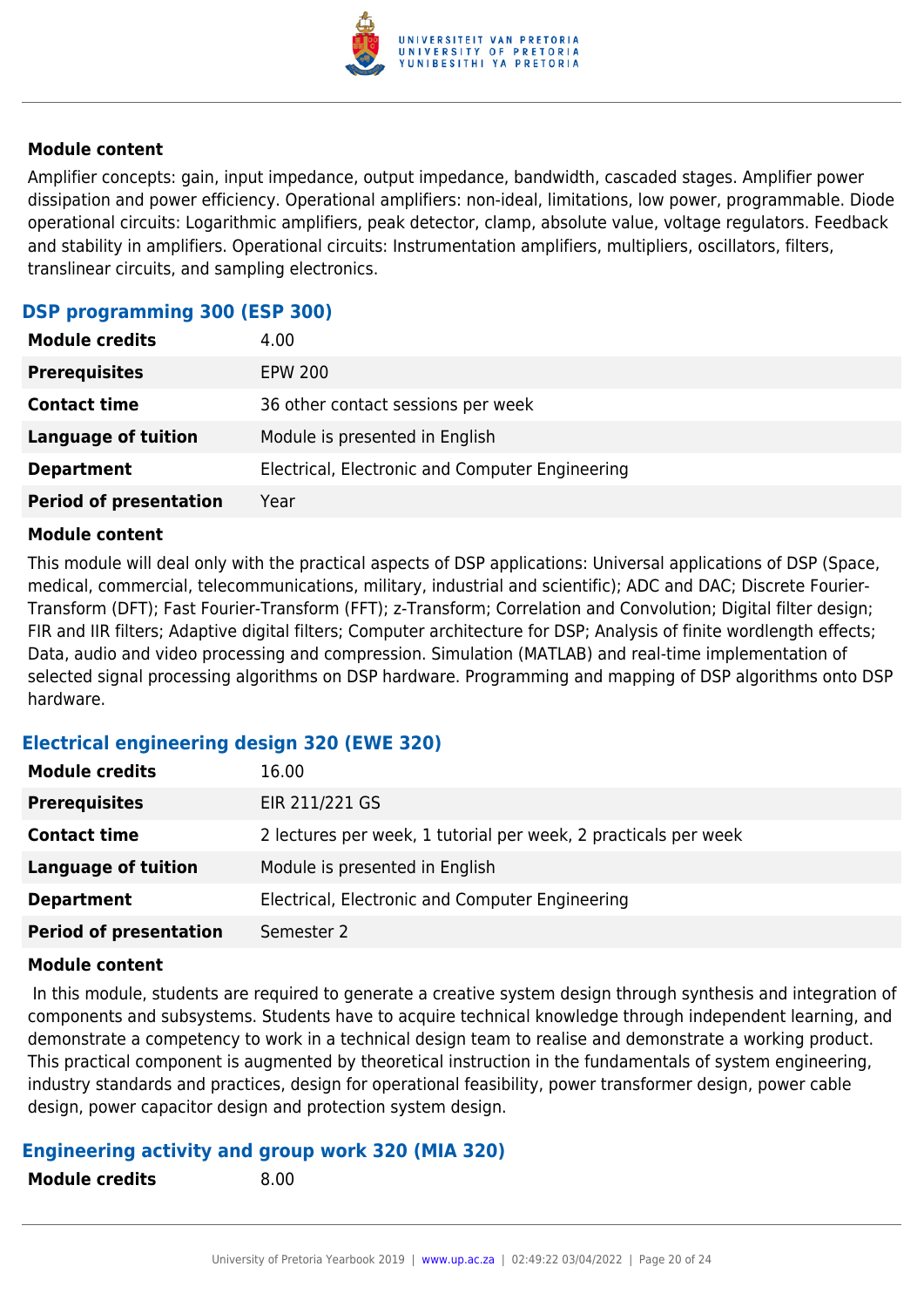

| <b>Prerequisites</b>          | (BSS 310), (CJJ 310) or (EJJ 210) or (BJJ 210) or (MJJ 210) or (NJJ 210) or (PJJ 210) |
|-------------------------------|---------------------------------------------------------------------------------------|
| <b>Contact time</b>           | 1 other contact session per week, 2 lectures per week                                 |
| <b>Language of tuition</b>    | Module is presented in English                                                        |
| <b>Department</b>             | Mechanical and Aeronautical Engineering                                               |
| <b>Period of presentation</b> | Semester 2                                                                            |

Two exit learning outcomes (ELO) of ECSA are addressed and each must be passed in the same semester. ELO7: Demonstrate critical awareness of the impact of engineering activity on the social, industrial and physical environment. The history of engineering globally and in South Africa. Most important engineering projects globally and in South Africa. The impact of technology on society. Occupational and public health and safety. Occupational Health and Safety Act. Impacts on the physical environment. The personal, social, cultural values and requirements of those affected by engineering activity. The combination of social, workplace (industrial) and physical environmental factors are appropriate to the discipline of the qualification. ELO8: Demonstrate competence to work effectively on a small project as an individual, in teams and in multidisciplinary environments. Identifies and focuses on objectives. Works strategically. Executes tasks effectively. Delivers completed work on time. Effective team work: Makes individual contribution to team activity; performs critical functions; enhances work of fellow team members; benefits from support of team members; communicates effectively with team members; delivers completed work on time. Multidisciplinary work by the following: Acquires a working knowledge of co-workers' discipline; uses a systems engineering approach; communicates across disciplinary boundaries. Report and presentation on team project. Tasks require co-operation across at least one disciplinary boundary. Students acquire a working knowledge of co-workers discipline. Students communicate between disciplinary boundaries.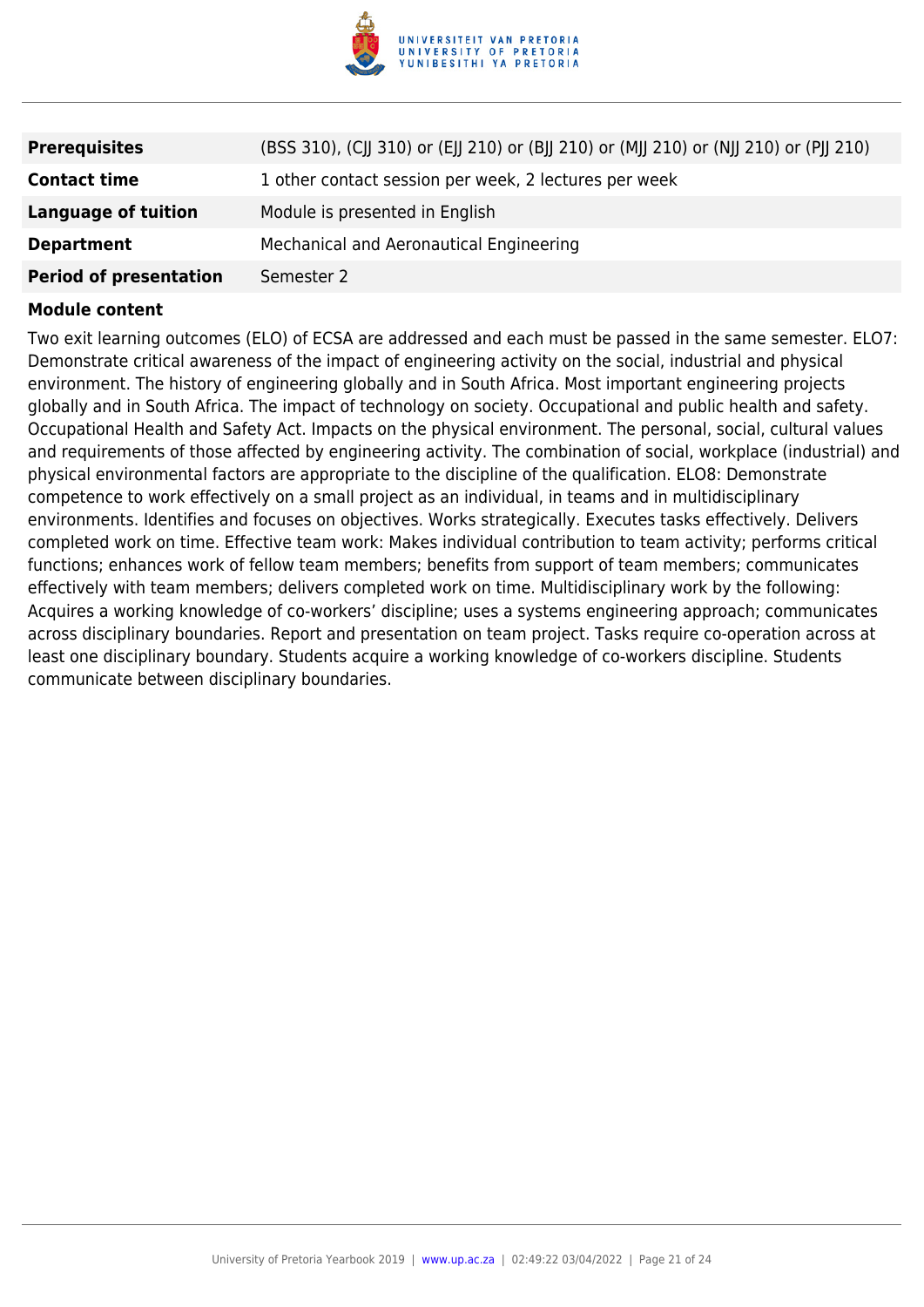

## Curriculum: Final year

**Minimum credits: 152**

### **Core modules**

#### **Electrical drives 410 (EAD 410)**

| 1 tutorial per week, 3 lectures per week, 1 practical per week |
|----------------------------------------------------------------|
|                                                                |
| Electrical, Electronic and Computer Engineering                |
|                                                                |
|                                                                |

#### **Module content**

Single and three-phase DC-AC invertors, PWM, 4-quadrant conversion, DC and AC variable speed drives and high frequency transformer design.

#### **Automation 410 (EBT 410)**

| <b>Module credits</b>         | 16.00                                                          |
|-------------------------------|----------------------------------------------------------------|
| <b>Prerequisites</b>          | <b>EBB 320 GS</b>                                              |
| <b>Contact time</b>           | 3 lectures per week, 1 tutorial per week, 1 practical per week |
| <b>Language of tuition</b>    | Module is presented in English                                 |
| <b>Department</b>             | Electrical, Electronic and Computer Engineering                |
| <b>Period of presentation</b> | Semester 1                                                     |

#### **Module content**

Plant automation issues. The steps taken to establish controllers for industrial processes. Static and dynamic properties of sensors and actuators. Obtaining models from process data. Plant automation platforms. Modelbases PID and internal model control. Turning and troubleshoot control loops. Unconstrained single-input-singleoutput model predictive control. Economic evaluation of automation systems.

#### **Power system analysis 410 (EKK 410)**

| <b>Module credits</b>         | 16.00                                                          |
|-------------------------------|----------------------------------------------------------------|
| <b>Prerequisites</b>          | <b>EKK 320 GS</b>                                              |
| <b>Contact time</b>           | 1 tutorial per week, 1 practical per week, 4 lectures per week |
| Language of tuition           | Module is presented in English                                 |
| <b>Department</b>             | Electrical, Electronic and Computer Engineering                |
| <b>Period of presentation</b> | Semester 1                                                     |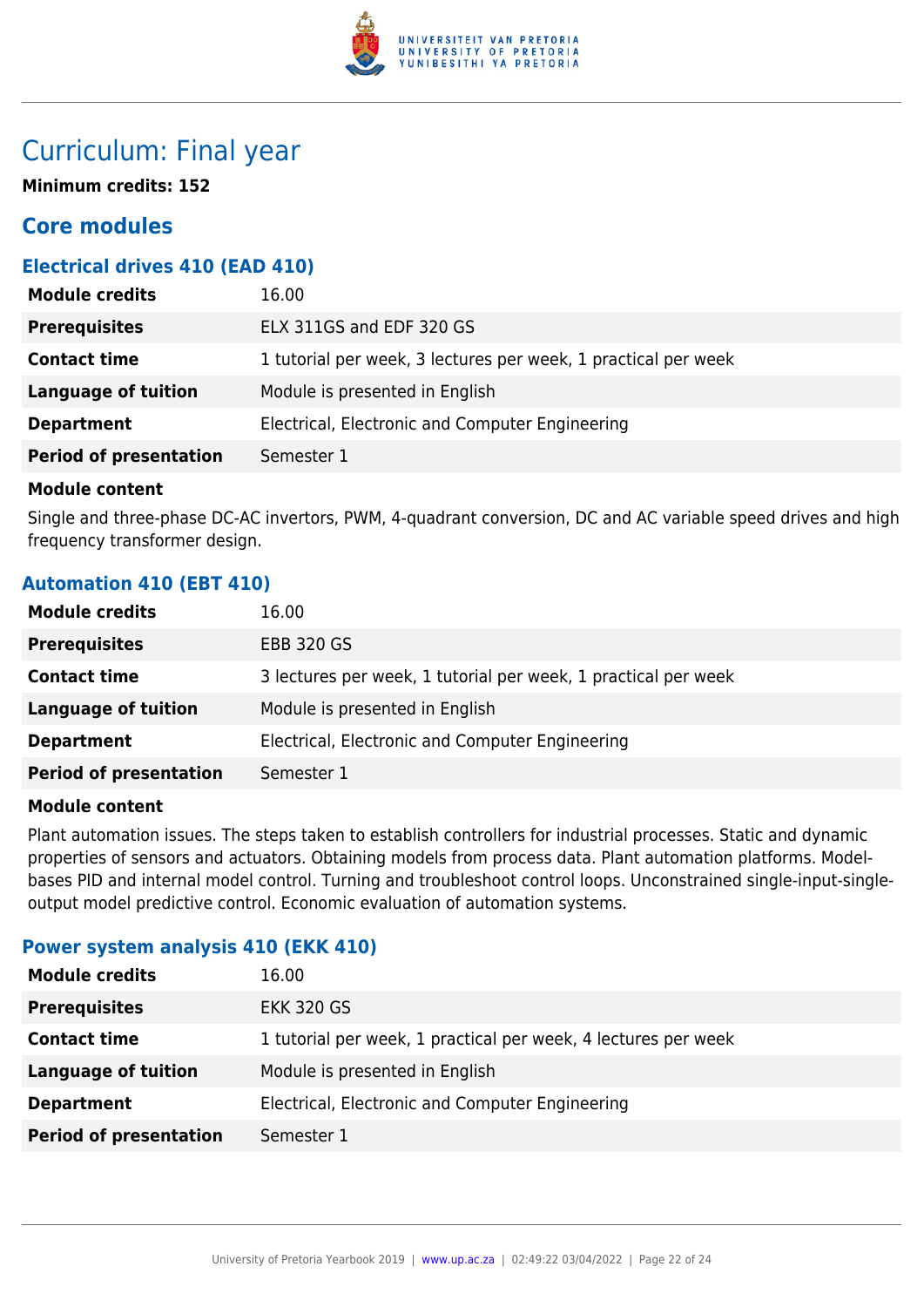

Power flow: bus admittance matrix, bus impedance matrix, Gauss Seidal and Newton Raphson methods. Fault analysis: balanced fault analysis, symmetrical components, unbalanced fault analysis. Power system protection: definite time, invese-definite-minimum-time (IDMT), introduction to over-current and earth fault protection, distribution system protection, transmission system protection, reticulation system protection. Sizing of protection devices. High voltage control: over-voltages, transients.

#### **Research project 420 (ENR 420)**

| <b>Module credits</b>         | 16.00                                                           |
|-------------------------------|-----------------------------------------------------------------|
| <b>Prerequisites</b>          | No prerequisites.                                               |
| <b>Contact time</b>           | 2 practicals per week, 2 lectures per week, 1 tutorial per week |
| Language of tuition           | Module is presented in English                                  |
| <b>Department</b>             | Electrical, Electronic and Computer Engineering                 |
| <b>Period of presentation</b> | Semester 2                                                      |

#### **Module content**

Specific niche areas from electrical engineering are addressed within the context of a research project. The student should be able to demonstrate competence in designing and conducting investigations and experiments; to analyse the results; to select and use appropriate engineering tools and software; to interpret and derive information from the data; to draw conclusions based on evidence and to communicate the purpose, process and outcomes in a report.

#### **Project 400 (EPR 400)**

| <b>Module credits</b>         | 64.00                                                                             |
|-------------------------------|-----------------------------------------------------------------------------------|
| <b>Prerequisites</b>          | EWE 320 (Electrical Engineering) ELO 320 (Electronic Engineering), Finalists only |
| <b>Contact time</b>           | 1 lecture per week                                                                |
| <b>Language of tuition</b>    | Separate classes for Afrikaans and English                                        |
| <b>Department</b>             | Electrical, Electronic and Computer Engineering                                   |
| <b>Period of presentation</b> | Year                                                                              |

#### **Module content**

This module entails the individual completion of an engineering project from concept to delivery. The student must demonstrate independent mastery of an engineering project. The module focuses on the formulation of an engineering problem, the development of appropriate technical specifications, project planning and management and then completion of a technical project of a given nature, scope and complexity. The nature of projects is either mainly design (design, synthesis and testing) with a smaller component of investigation (experimental work and data analysis), or, alternatively, mainly investigation with a smaller component of design. As final step in the project, the student evaluates the final outcome of the design or investigation against the specifications and he/she also evaluates the impact of the project (social, legal, safety and environmental). Oral and written technical communication is evaluated as an important part of the module.